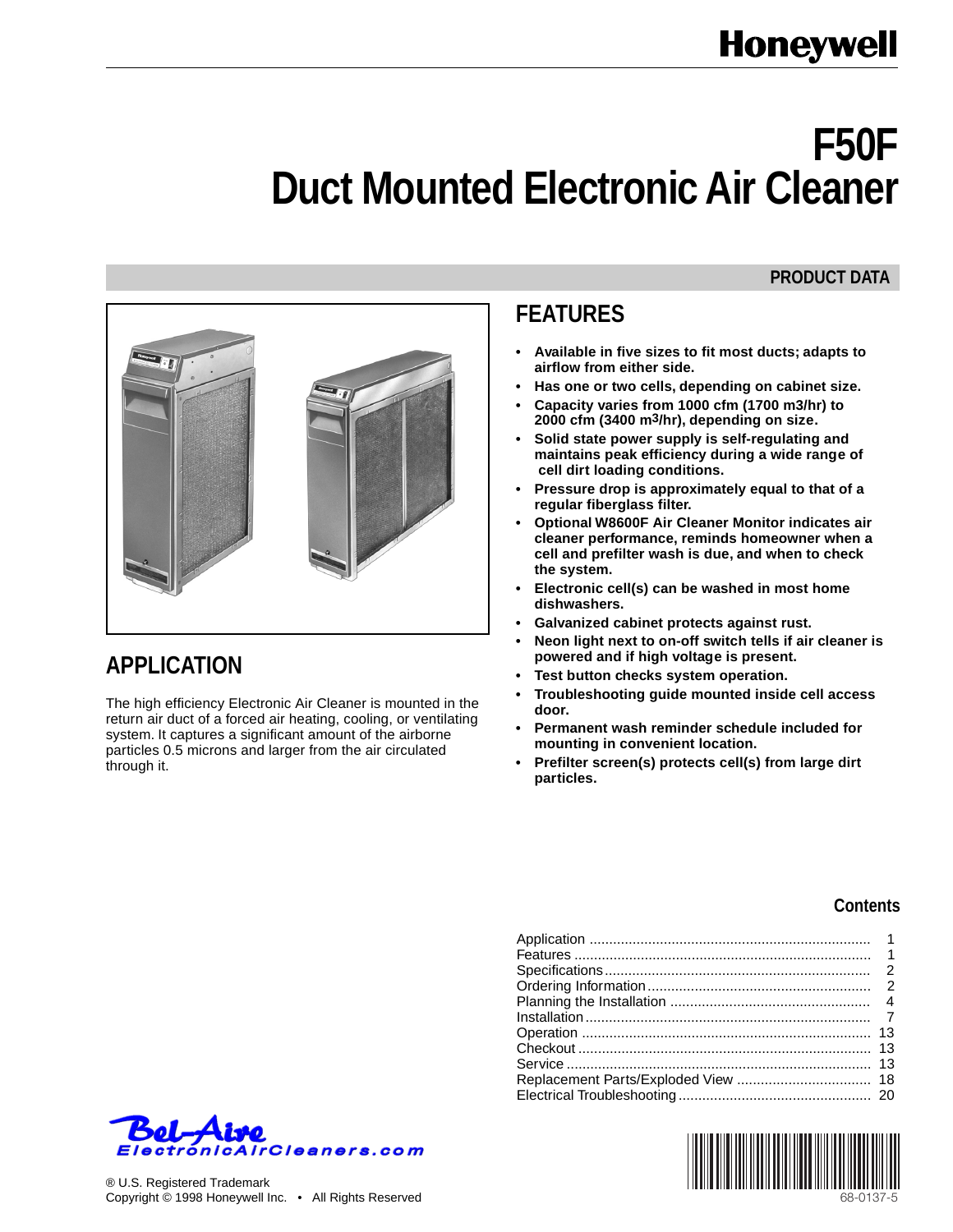# <span id="page-1-0"></span>**SPECIFICATIONS**

#### **IMPORTANT**

The specifications given in this publication do not include normal manufacturing tolerances. Therefore, this unit may not exactly match the listed specifications. This product is tested and calibrated under closely controlled conditions, and some minor differences in performance can be expected if those conditions are changed.

#### **Model:**

 Electronic Air Cleaner: Includes cabinet, access door, solid state power supply, one or two electronic cell(s) and one or two prefilter(s).

#### **Electrical Ratings:**

Voltage and Frequency: Models available for 120V, 60 Hz; 220/240V, 50 Hz; and 240V, 60 Hz. Specify when ordering. Two cell 120V, 60 Hz models can be converted in the field to 240V, 60 Hz or 220/240V, 50 Hz with the 203365A Conversion Kit. Power Consumption:

One cell models: 22W maximum. Two cell models: 36W maximum. Current Draw: See Table 1. Ionizer Voltage: 8150 Vdc. Collector Voltage: 4075 Vdc.

#### **Capacity, Efficiency, Pressure Drop:** See Fig. 1.

#### **Temperature Ratings:**

Operating Ambient: 40° to 125°F (4° to 52°C). Temperature of Airflow Through Cells: 40° to 125°F (4° to 52°C). Maximum Cell Washing Temperature: 220°F (140°C).

Storage and Shipping Ambient: Minus 40°F to plus 140°F (minus 40°C to plus 60°C).

#### **Mounting:**

Mounts in the return air duct of a forced air heating, cooling, or ventilating system. Mount upstream from the atomizing humidifier. See the Planning the Installation section.

| <b>Table 1. Current Draw.</b> |           |              |                  |             |  |  |  |  |
|-------------------------------|-----------|--------------|------------------|-------------|--|--|--|--|
|                               |           |              | Max. Current (A) |             |  |  |  |  |
| <b>Size</b>                   | No.       |              | 220/             |             |  |  |  |  |
| in.                           | mm        | <b>Cells</b> | <b>120V</b>      | <b>240V</b> |  |  |  |  |
| 16 x 20                       | 406 x 508 | 2            | 0.4              | 0.2         |  |  |  |  |
| 16 x 25                       | 406 x 635 | 2            | 0.4              | 0.2         |  |  |  |  |
| $20 \times 12 - 1/2$          | 508 x 318 | 1            | 0.4              | 0.2         |  |  |  |  |
| $20 \times 20$                | 508 x 508 | 2            | 0.4              | 0.2         |  |  |  |  |
| $20 \times 25$                | 508 x 635 | 2            | 0.4              | 0.2         |  |  |  |  |

### **Table 2. Shipping and Installation Weight.**

|                                      | Weight |                                              |    |                                                                                                  |           |                                              |            |                                              |           |      |
|--------------------------------------|--------|----------------------------------------------|----|--------------------------------------------------------------------------------------------------|-----------|----------------------------------------------|------------|----------------------------------------------|-----------|------|
|                                      |        | 16 x 20 in.<br>$(406 \times 508 \text{ mm})$ |    | 16 x 25 in.<br>20 x 12-1/2 in.<br>$(406 \times 635 \text{ mm})$<br>$(508 \times 318 \text{ mm})$ |           | 20 x 20 in.<br>$(508 \times 508 \text{ mm})$ |            | 20 x 25 in.<br>$(508 \times 635 \text{ mm})$ |           |      |
|                                      | Ib     | kg                                           | Ib | kg                                                                                               | Ib        | kg                                           | lb         | kg                                           | lb        | kg   |
| Electronic Cell (Each)               | 5      | 2.25                                         | 6  | 2.7                                                                                              | $7 - 1/2$ | 3.4                                          | $6 - 3/16$ | 2.8                                          | $7 - 1/2$ | 3.4  |
| Shipping Weight                      | 30     | 13.6                                         | 33 | 15.0                                                                                             | 25        | 11.3                                         | 33         | 15.0                                         | 38        | 17.2 |
| Installed Weight<br>(Cells Included) | 26     | 11.6                                         | 28 | 12.7                                                                                             | 21        | 9.5                                          | 29         | 13.2                                         | 33        | 15.0 |

# **ORDERING INFORMATION**

When purchasing replacement and modernization products from your TRADELINE® wholesaler or distributor, refer to the TRADELINE® Catalog or price sheets for complete ordering number, or specify

- 1. Order number.
- 2. Voltage and frequency.
- 3. Dimensions: 16 x 20, 16 x 25, 20 x 12-1/2, 20 x 20, or 20 x 25 in. (406 x 508, 406 x 635, 508 x 318, 508 x 508, or 508 x 635 mm).
- 4. Conversion kit for changing two cell 120V, 60 Hz models to 240V, 60 Hz or 220/240V, 50 Hz.
- 5. W8600F Air Cleaner Monitor, if desired.

If you have additional questions, need further information, or would like to comment on our products or services, please write or phone:

- 1. Your local Home and Building Control Sales Office (check white pages of your phone directory).
- 2. Home and Building Control Customer Logistics Honeywell Inc., 1885 Douglas Drive North Minneapolis, Minnesota 55422-4386 (612) 951-1000

In Canada—Honeywell Limited/Honeywell Limitée, 155 Gordon Baker Road, North York, Ontario M2H 3N7. International Sales and Service Offices in all principal cities of the world. Manufacturing in Australia, Canada, Finland, France, Germany, Japan, Mexico, Netherlands, Spain, Taiwan, United Kingdom, U.S.A.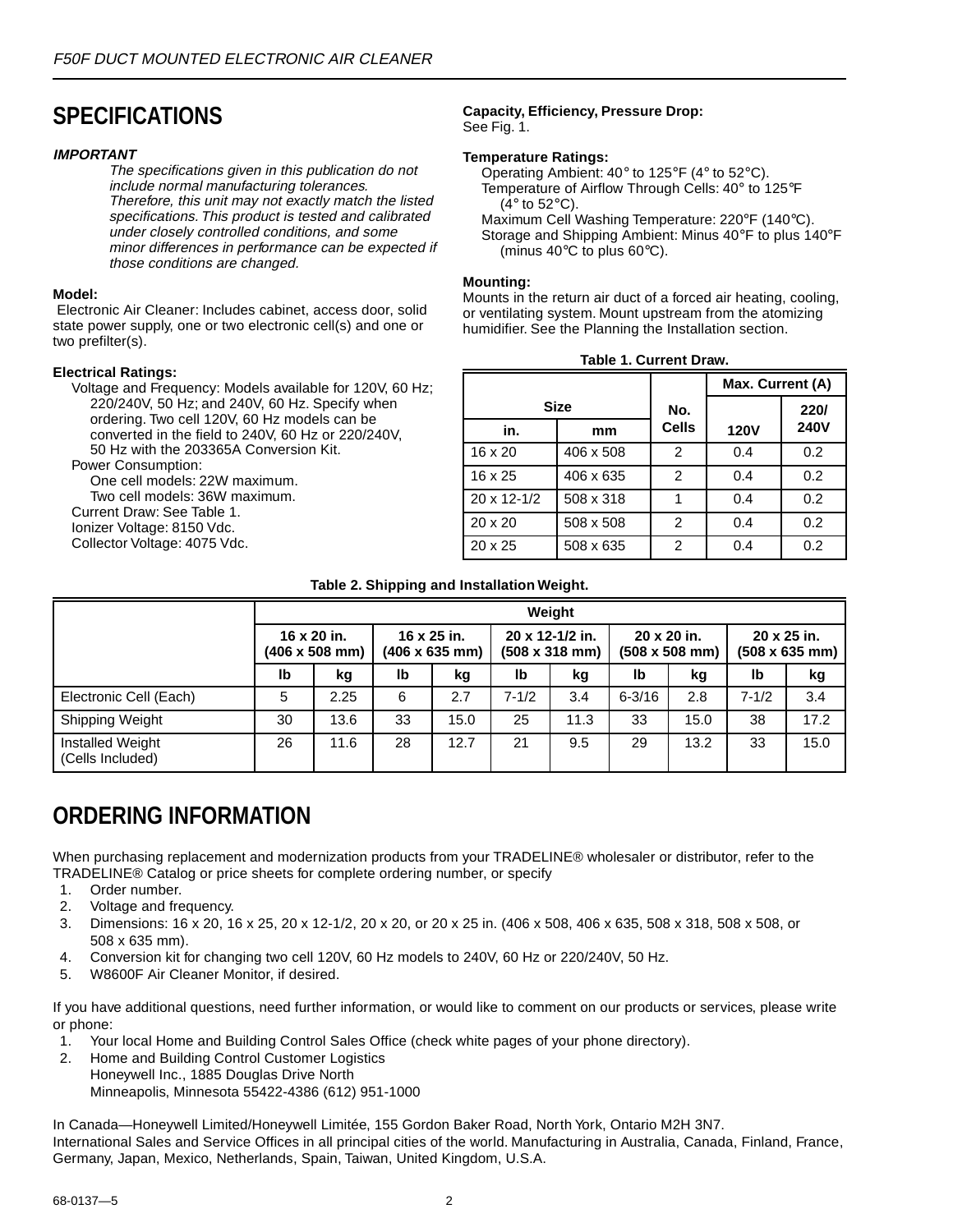

#### **AIR CLEANER EFFICIENCY AND PRESSURE DROP AT VARIOUS AIRFLOW RATES.**

**Fig. 1. Air cleaner efficiency and pressure drop at various airflow rates.**

#### **Weight:** See Table 2.

#### **Dimensions:** See Fig. 2.

**Underwriters Laboratories Inc. Listed:** File No. E30954.

**Canadian Standards Association Certified:** File No. LR95329-1.

#### **Accessories:**

203365A Conversion Kit for changing 120V, 60 Hz power supply to 240V, 60 Hz or 220/240, 50 Hz. W8600F Air Cleaner Monitor.

#### **Repair Parts:**

See Replacement Parts/Exploded View section.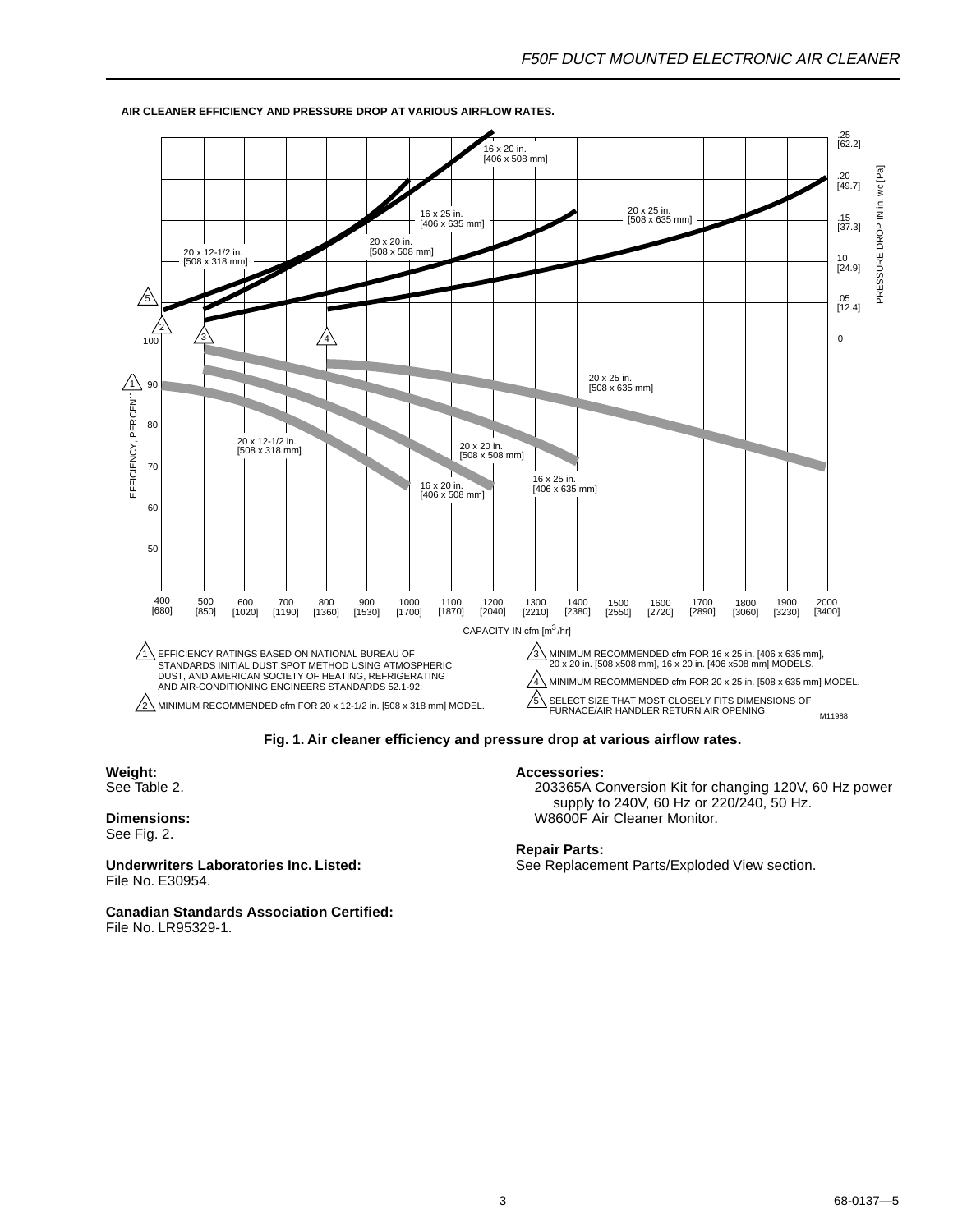<span id="page-3-0"></span>

|             | F50F SIZE | DIM. A  |     | DIM. B  |     | DIM. C |     | DIM. D |           | DIM. E |    |
|-------------|-----------|---------|-----|---------|-----|--------|-----|--------|-----------|--------|----|
| IN.         | ΜМ        | IN.     | MМ  | IN.     | MМ  | IN.    | MM  | IN.    | <b>MM</b> | IN.    | MМ |
| 16 X 25     | 406 X 635 | 14 7/16 | 367 | 16 3/16 | 411 | 231/4  | 591 | 25 1/2 | 648       | 23/4   | 70 |
| 16 X 20     | 406 X 508 | 14 7/16 | 367 | 16 3/16 | 411 | 18 1/4 | 457 | 201/2  | 521       | 23/4   | 70 |
| 20 X 25     | 508 X 635 | 18 7/16 | 468 | 20 3/16 | 513 | 23 1/4 | 591 | 25 1/2 | 648       | 23/4   | 70 |
| 20 X 20     | 508 X 508 | 18 7/16 | 468 | 20 3/16 | 513 | 18 1/4 | 457 | 201/2  | 521       | 23/4   | 70 |
| 20 X 12 1/2 | 508 X 318 | 18 7/16 | 468 | 20 3/16 | 513 | 10 7/8 | 276 | 13 1/8 | 333       | 35/8   | 92 |

**Fig. 2. Installation dimensions of Electronic Air Cleaner in in. (mm).**

# **PLANNING THE INSTALLATION**

## **Application**

The is used in a forced air heating, cooling, or ventilating system. It removes airborne particles from the air circulated through it. All models have an internal air flow switch to operate the when the system blower is on.

## **Review Installation Requirements**

The air cleaner should be installed where all the air passing through the system circulates through it. The best location is in the return air duct next to the blower compartment so the air cleaner can help keep the blower motor and evaporator coils clean.

#### **IMPORTANT**

Do not mount in the discharge air duct.

For most efficient air cleaning, airflow must be spread evenly across the face of the air cleaner. If the duct is a different size than the air cleaner cabinet, gradual transitions are recommended. If the duct turns sharply just before the air cleaner, turning vanes are recommended.

#### **Applications with Air Conditioning**

The air cleaner should be installed upstream from the evaporator coil. The air cleaner will help keep the coil clean, reducing maintenance.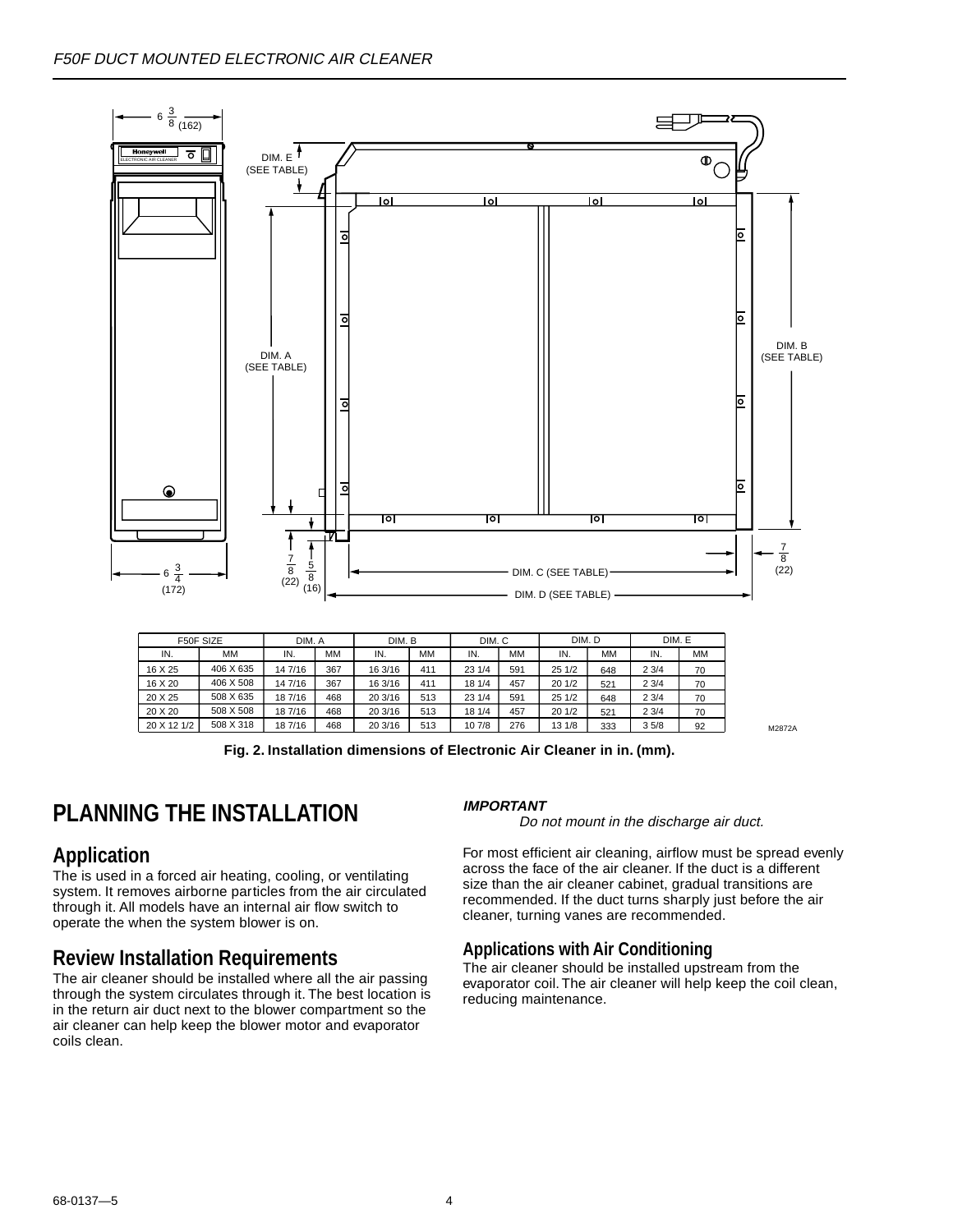### **Applications with a Humidifier**

An evaporative humidifier can be mounted upstream from the air cleaner. An atomizing humidifier should be mounted downstream from the air cleaner, even though hard water salts will be blown into the living space and deposited as dust. If an atomizing humidifier must be mounted upstream from the air cleaner:

- 1. Mount it as far as possible upstream from the air cleaner.
- **2.** Install a standard disposable furnace filter between the humidifier and the air cleaner to trap water droplets and hard water salts.
- **3.** Frequently clean the air cleaner to prevent a hard water salt buildup.
- NOTE: The volume of water that passes through an atomizing humidifier can overload the air cleaner, resulting in hard water salts being deposited as dust in the living space.

#### **Applications with an Activated Carbon Filter**

An activated carbon (charcoal) filter can be used to remove odors or other gaseous contaminants (not particle-based) that are not removed by the air cleaner. Locate the carbon filter:

- Downstream from the air cleaner. This means that dust from the carbon filter will not be collected by the air cleaner and will be deposited in the living space.
- Outside the air cleaner cabinet. Some carbon filters are combustible and contact with high voltage could result in smoke or fire.
- Where carbon granules cannot fall into the electronic cell. If necessary, use a disposable furnace filter between the carbon filter and the electronic cell.
- With proper transitions, if the activated carbon filter requires a differently sized duct than the air cleaner. Allow 20 degrees expansion per side, per fitting.
- NOTE: Honeywell does not offer carbon filters. Refer to an activated carbon filter manufacturer for sizing and application.

#### **Applications with Outdoor Air Intake**

Return air temperature must be at least 40°F (4°C). Lower temperatures can cause ionizer wire failure. If outdoor air is used, warm it upstream from the air cleaner by:

- Making sure the outdoor intake is far enough upstream from the air cleaner so the return and outdoor air is thoroughly mixed. Stratified air can dump a stream of very cold air into one section of the air cleaner.
- Adding baffles upstream from the air cleaner to force thorough air mixing.
- Installing a Honeywell Home Ventilation System that transfers up to 80 percent of the heat from the exhaust air to the incoming outside air. This keeps the incoming air above  $40^{\circ}F$  ( $4^{\circ}C$ ) and reduces energy usage.
- Installing a preheater if large amounts of outdoor air are used. The preheater, which could be an electric strip heater or hot water coil, should be controlled by a thermostat. Hot water or steam coils should be protected by a freeze-up control.

#### **Optional W8600F Air Cleaner Monitor**

The terminal board is recessed slightly so it or the wires will not interfere with installation. The entire power supply box can be unplugged and removed to provide access to the terminals. The W8600F Air Cleaner Monitor can be mounted in the living area or in the furnace room. It should be located in a convenient location to observe the display.

### **Choose Location**

Choose a location that is readily accessible for regular inspection and cleaning. Allow at least 13 in. (330 mm) in front of the access door for removing the prefilter and electronic cell. Allow enough room above the power supply so it can be serviced without removing pipes, ducts, or other heating system components.

The air cleaner must be installed where the temperature will not exceed 40° to 125°F (4° to 52°C).

# **Choose Mounting Position WARNING**

**Heavy Equipment.**

**Can cause injury or equipment damage.** Do not mount the air cleaner with the access door facing down. If the access door faces down, the latch may not hold, and the cell and prefilter can fall unexpectedly. Also, nothing holds the cell and prefilter in place when the access door is opened.

The air cleaner can be mounted in any position except with the access door facing down. Following is a list of air cleaner mounting positions for a variety of furnace installations.

- NOTE: At least 13 in. (330 mm) clearance is required between the access door and any obstructions for cell and prefilter maintenance.
- Upflow "Highboy" furnace: Side installation; air cleaner is mounted vertically where return enters side inlet of furnace. See Fig. 3A.
- Upflow "Highboy" furnace: Installation beneath furnace (air cleaner cabinet can easily support weight of furnace and air conditioner coil). Air cleaner is mounted horizontally where return enters from below. See Fig. 3B.
- Upflow "Highboy" furnace: Closet installation. Air cleaner is mounted vertically on furnace between furnace and louvered return air opening in closet door. See Fig. 3C.
- "Lowboy" furnace: Air cleaner is mounted horizontally in return plenum just above furnace, opposite of supply plenum. See Fig. 3D.
- Downflow "Counterflow" furnace: Air cleaner is mounted horizontally in return duct or plenum just above furnace. See Fig. 3E.
- High capacity system: Two or more air cleaners can be used together. See Fig. 3F.
- Electric furnace or heat pump: Single cell air cleaner is mounted with access door on top. See Fig. 3G.
- Horizontal furnace: Air cleaner is mounted vertically where return enters. See Fig. 3H.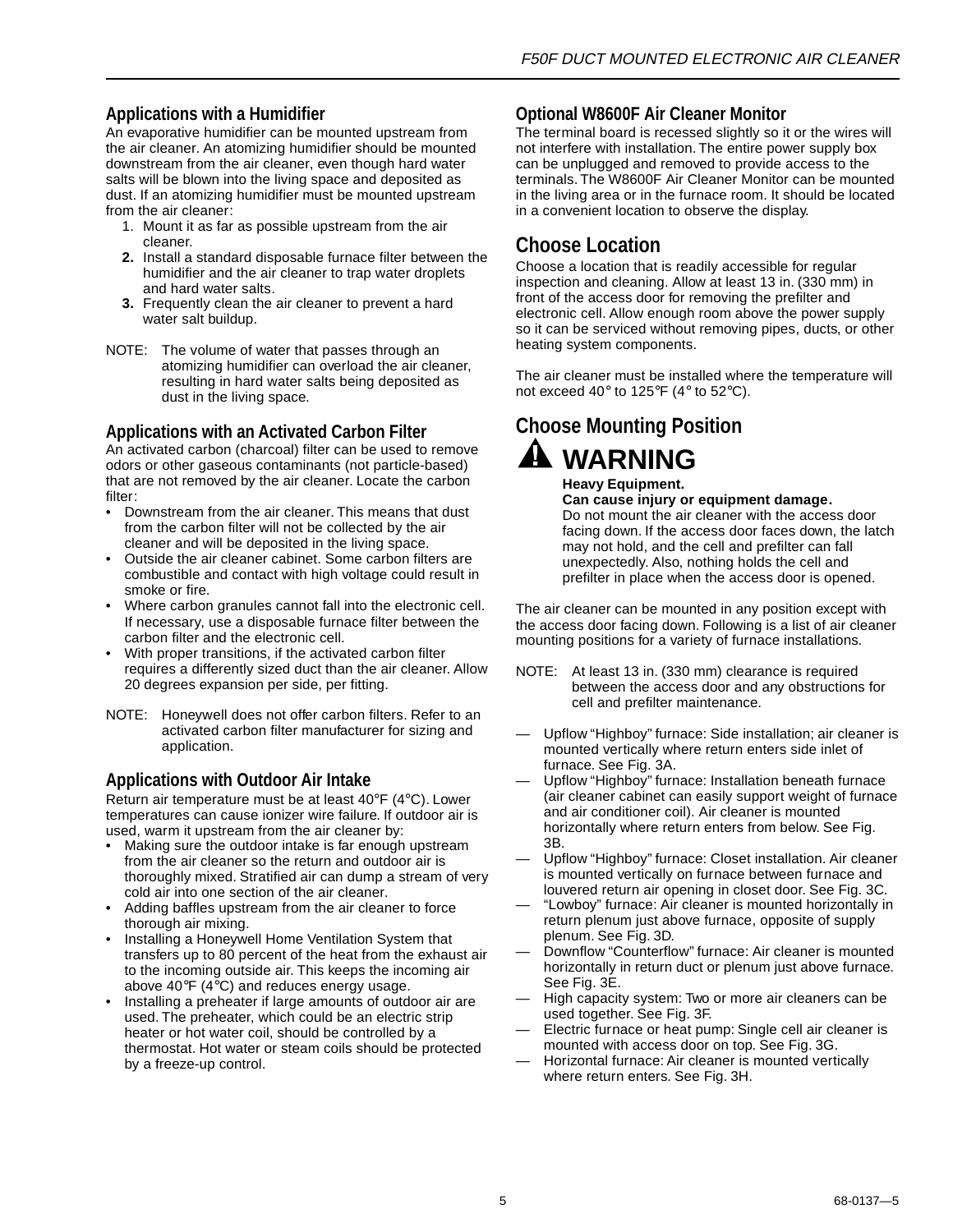

**Fig. 3. Mounting positions with variety of furnace installations.**

### **Determine Duct Design Requirements**

The air cleaner is adaptable to all new or existing forced air heating, cooling and ventilating systems used in residential applications. Transitions, turning vanes, or offsets may be needed in some applications for effective operation.

#### **Transitions**

Transitions are needed when the duct is a different size than the air cleaner cabinet. Gradual transitions reduce air turbulence and increase efficiency. Limit expansion to no more than 20 degrees or about 4 in. per running foot (100 mm per 300 linear mm) on each side of a transition fitting. See Fig. 4.

#### **CHANGE DUCT SIZE GRADUALLY TO MINIMIZE TURBULENCE.**



**Fig. 4. Change duct size gradually to minimize turbulence.**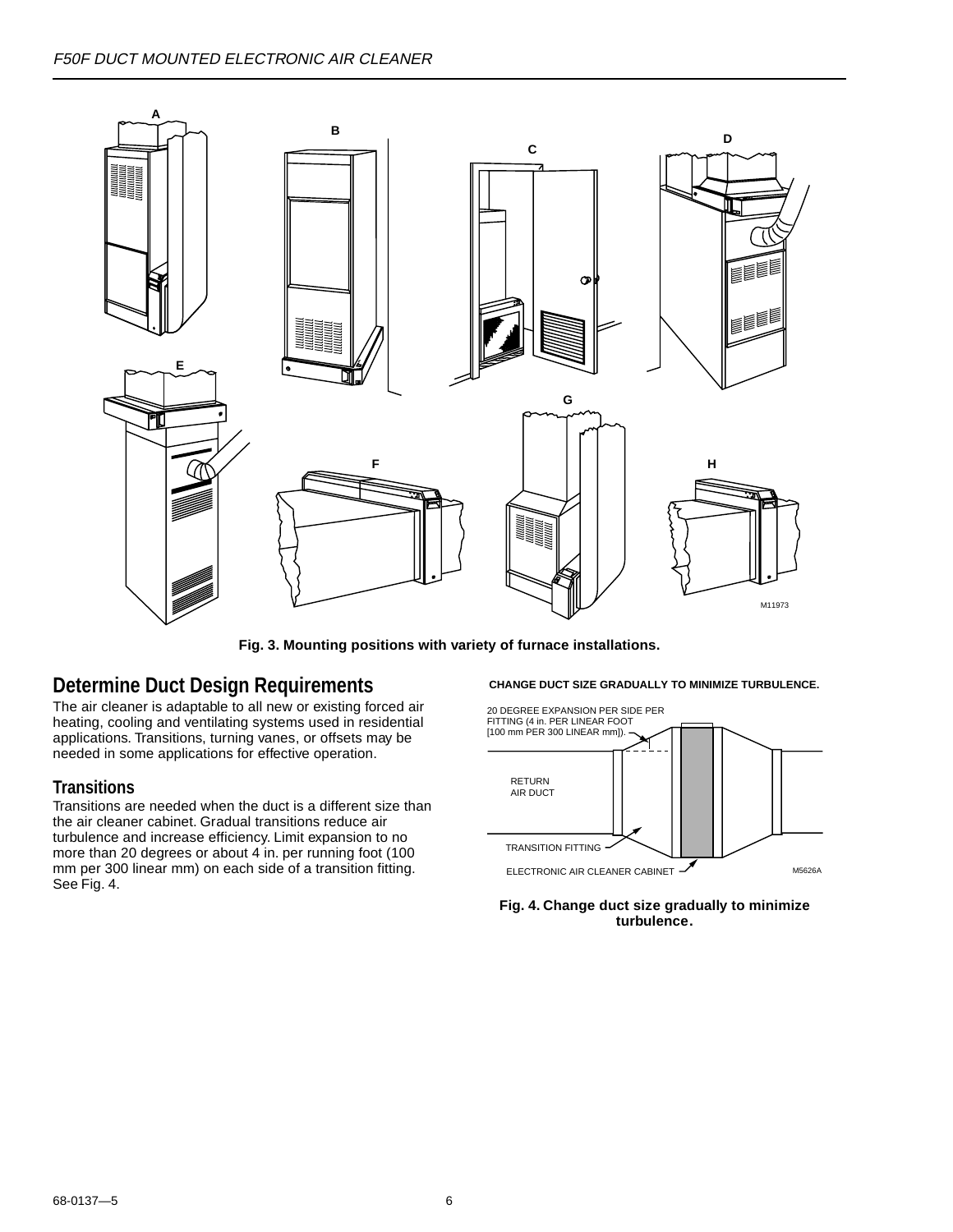### <span id="page-6-0"></span>**Turning Vanes**

If the air cleaner is installed close to an elbow or angle fitting, install turning vanes inside the angle to distribute airflow more evenly across the face of the cell. See Fig. 5.

#### **Offsets**

If the duct connection to the furnace in a side installation allows less than 7 in. (178 mm) for mounting the air cleaner cabinet, add an offset to the elbow. See Fig. 5.



 $\sqrt{1}$ TURNING VANES HELP DISTRIBUTE AIRFLOW EVENLY.

**Fig. 5. Typical use of duct offset to allow space for electronic air cleaner.**

M5627A

# **INSTALLATION**

### **When Installing this Product…**

- 1. Read these instructions carefully. Failure to follow them could damage the product or cause a hazardous condition.
- 2. Check the ratings given in the instructions and on the product to make sure the product is suitable for your application
- 3. Installer must be a trained, experienced service technician.
- 4. After installation is complete, check out product operation as provided in these instructions.

# **WARNING**

**Electric Shock Hazard.**

**Can cause electrical shock or equipment damage.**

Do not connect to power before installation is complete.

## **Unpack Electronic Air Cleaner**

- ❑ Check that all components are included. The electronic air cleaner is shipped assembled. The unit consists of a galvanized steel cabinet, power supply with on-off switch and neon light, one or two electronic cells and prefilters, access door with test button, and homeowner literature package.
- ❑ Order W8600F (optional), mounting hardware and installation literature separately.

### **Clean Blower Compartment**

- ❑ Remove and discard the existing furnace filter.
- ❑ Thoroughly clean the blower compartment.
- ❑ If possible, power vacuum the ductwork to remove accumulated dust in an existing home, or construction dirt in a new home. The electronic air cleaner cannot remove dust that has settled in the blower compartment and distribution ducts.
- ❑ Check the edges of the furnace fan blades for dirt buildup and clean as necessary. The fan will not deliver the rated cfm if the blades are dirty.

# **Fasten Cabinet To Furnace**

- NOTE: This procedure shows a side installation on a typical highboy furnace. You may need to alter the procedure to fit your application.
- ❑ Remove and set aside the access door, electronic cell(s) and prefilter(s).
- ❑ Align the cabinet with the return air opening.
- ❑ Create opening in furnace to match air cleaner cabinet opening.
- ❑ Install a transition when the furnace and air cleaner openings are different sizes. See Fig. 4.
- ❑ Place blocks under the cabinet so the unit is firmly supported and level. The 5/8 in. (16 mm) mounting foot on the cabinet hinge plate provides the minimum clearance required for the access door hinge.
- ❑ Attach the cabinet securely to the furnace. The unit can be attached directly, as shown, or a starting collar can first be fitted in the furnace opening. Either drill holes and fasten with sheet metal screws or rivets, or use slip joints. See Fig. 6.



**Fig. 6. Fasten cabinet to furnace.**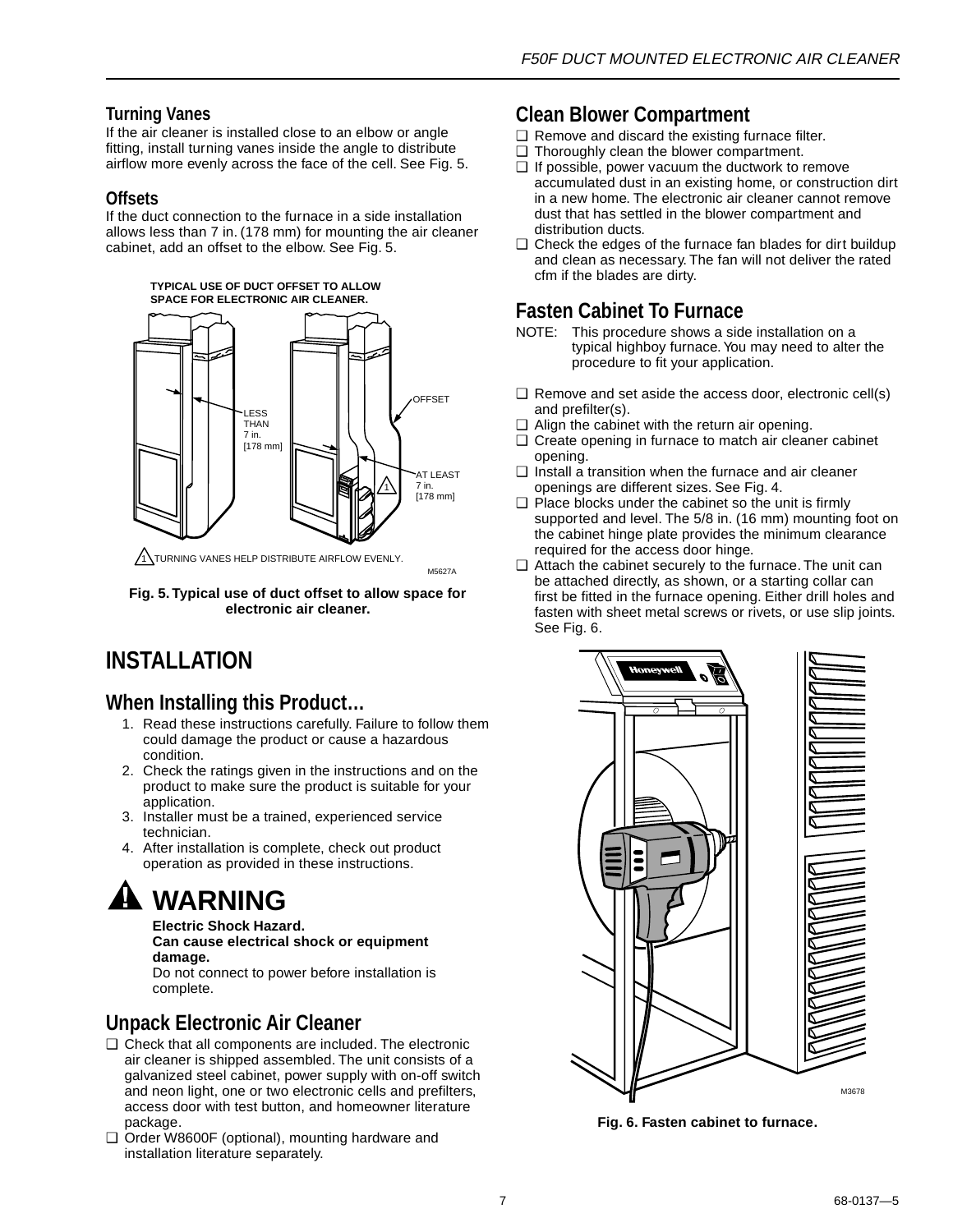### **Install Turning Vanes**

❑ Mount turning vanes inside the elbow or angle fitting that is directly against the air cleaner cabinet.

### **Fasten Cabinet To Ductwork**

- ❑ Install a transition when the opening in the air cleaner cabinet and the duct are different sizes. See Fig. 4.
- ❑ Fasten the other side of the cabinet to the elbow using sheet metal screws, rivets, or slip joints as appropriate. If drilling holes, use locking pliers to help hold the unit in place during drilling. See Fig. 7.



**Fig. 7. Connect ductwork to air cleaner. Note turning vanes. Locking pliers hold duct to air cleaner cabinet during installation.**

## **Install Optional W8600F Air Cleaner Monitor**

The W8600F Air Cleaner Monitor is an option available for use with the F50F. The series two requires a solid state power supply that is compatible with the W8600F driver board. Any series one F50F can be upgraded to use the W8600F when the power supply is replaced and the driver board (included in W8600F kit) is installed.

The W8600F function indicator panel has four liquid crystal display (LCD) arrowheads that point to ON, BATTERY, SERVICE or FAULT. See Fig. 8. The arrowheads darken to indicate the existing EAC condition. See Table 3.



**Fig. 8. W8600F Air Cleaner Monitor features.**

#### **Table 3. Description of W8600F Function Indicator Panel.**

| <b>Indicators</b> | <b>Condition</b>                                                                                                                                                                                                                                                                                      |  |  |  |  |  |  |
|-------------------|-------------------------------------------------------------------------------------------------------------------------------------------------------------------------------------------------------------------------------------------------------------------------------------------------------|--|--|--|--|--|--|
| OΝ                | EAC is powered and system blower is<br>running.                                                                                                                                                                                                                                                       |  |  |  |  |  |  |
| <b>BATTERY</b>    | Battery that maintains W8600F memory is<br>low and needs to be replaced.                                                                                                                                                                                                                              |  |  |  |  |  |  |
| <b>SERVICE</b>    | EAC prefilter and cells need to be washed <sup>a</sup> .                                                                                                                                                                                                                                              |  |  |  |  |  |  |
| <b>FAULT</b>      | Shorting of collector plates.<br>Continuous ionizer or collector plate<br>arcing.<br>Power supply failure.<br>Excessive current.<br>Major reduction in high voltage.<br>EAC prefilter and cells are past<br>SERVICE level of dirt and need to be<br>washed immediately.<br>Call a service technician. |  |  |  |  |  |  |

a The reset button is located on the bottom of W8600F. After the prefilters and cells are cleaned and reinstalled, press this button to turn off the SERVICE indicator and reset the wash frequency timer.

### **W8600F Location**

The styling of the W8600F is designed to blend with the latest T8600 family of Honeywell Chronotherm® IV Deluxe Programmable Thermostats. A special mounting template is included for mounting next to the T8600. The W8600F can also be mounted at any other convenient location in the living area or equipment room.

NOTE: The W8600F shares no electrical connections with the thermostat.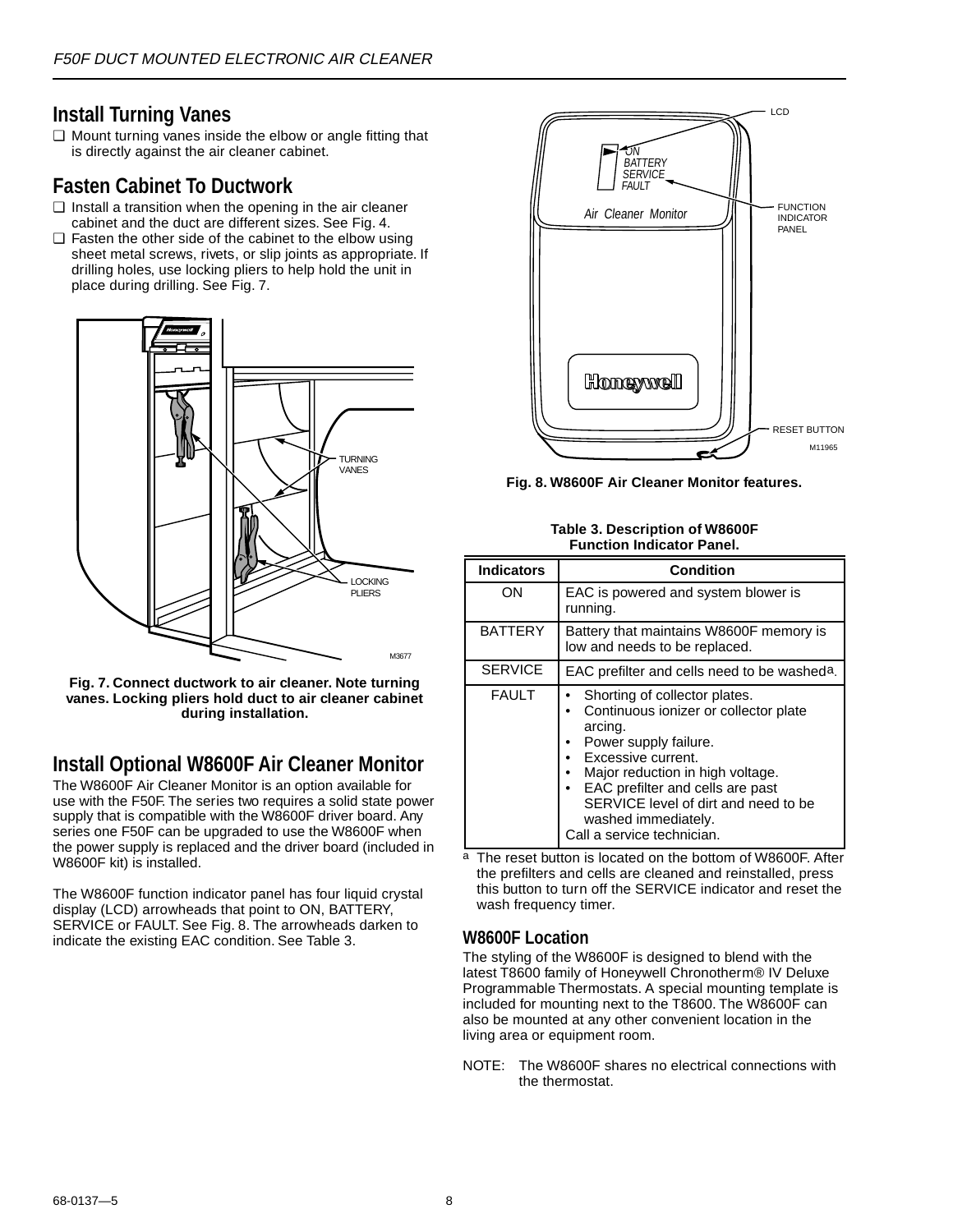# **Mounting**

The following mounting instructions assume that the W8600F is mounted next to a T8600 Thermostat. If installing the monitor at another location, modify the procedure to fit the installation.

- **1.** Hold the mounting template (included in the bag assembly) next to the T8600 as shown in Fig. 9.
- **2.** Mark the holes for the screw anchors and the 3-conductor thermostat cable.
- **3.** Remove the template and drill the holes.
- **4.** Remove the W8600F from the base.



**Fig. 9. Positioning mounting template.**

**5.** Position the W8600F base over the holes and install the anchors and screws. Tighten the screws until the base is mounted firmly on the wall.

# **Select Wash Frequency**

Use the W8600F DIP switches to program the time between SERVICE indications. Be sure to select the setting according to the conditions of the home. Factors to consider include the duty cycle of the EAC, the number of people and pets, and activities such as woodworking and other crafts that are being done in the home.

Refer to Table 4 to select the wash frequency. Set the W8600F DIP switches to match the selection. See Fig. 10. The time listed represents actual run time of the EAC, not calendar days.

#### **Table 4. Wash Frequency Options.**

|                | <b>DIP Switch Settings</b> |                | <b>Wash Frequency</b> |
|----------------|----------------------------|----------------|-----------------------|
| F <sub>1</sub> | F <sub>2</sub>             | F <sub>3</sub> | (Days)                |
| Off            | Off                        | Off            | 10                    |
| Off            | Off                        | On             | 20                    |
| Off            | On                         | Off            | 30                    |
| Off            | On                         | On             | 40                    |
| On             | Off                        | Off            | 50                    |
| On             | Off                        | On             | 70                    |
| On             | On                         | Off            | 100                   |
| On             | On                         | On             | 180                   |



**Fig. 10. Back of W8600F.**

### **Wiring**

**1.** Run a 3-conductor thermostat cable (up to 18 gauge) from the W8600F to the terminal strip on the air cleaner.

#### **IMPORTANT**

Connect cable to W8600F before attaching to the air cleaner terminals to minimize the risk of damage due to static electricity.

- **2.** Connect the wires to terminals 1, 3 and 4 on the W8600F. See Fig. 10.
- **3.** Check that the battery is correctly installed in the W8600F battery holder.
- **4.** Snap the W8600F onto the base.
- **5.** Turn off the power for the EAC.

# **WARNING**

**Electric Shock Hazard. Can cause electrical shock or equipment damage.**

Disconnect EAC power and open the access door before opening the power supply box cover.

- **6.** Open the power supply box cover.
- **7.** Remove the plug from the side of the power supply box (plug can be a metal knockout or a blank terminal strip).
- **8.** Install the terminal block/cable assembly supplied with W8600F kit.
- **9.** Plug the connector on the end of the cable assembly into the J2 terminal on the driver board (included with W8600F kit). See Fig. 11.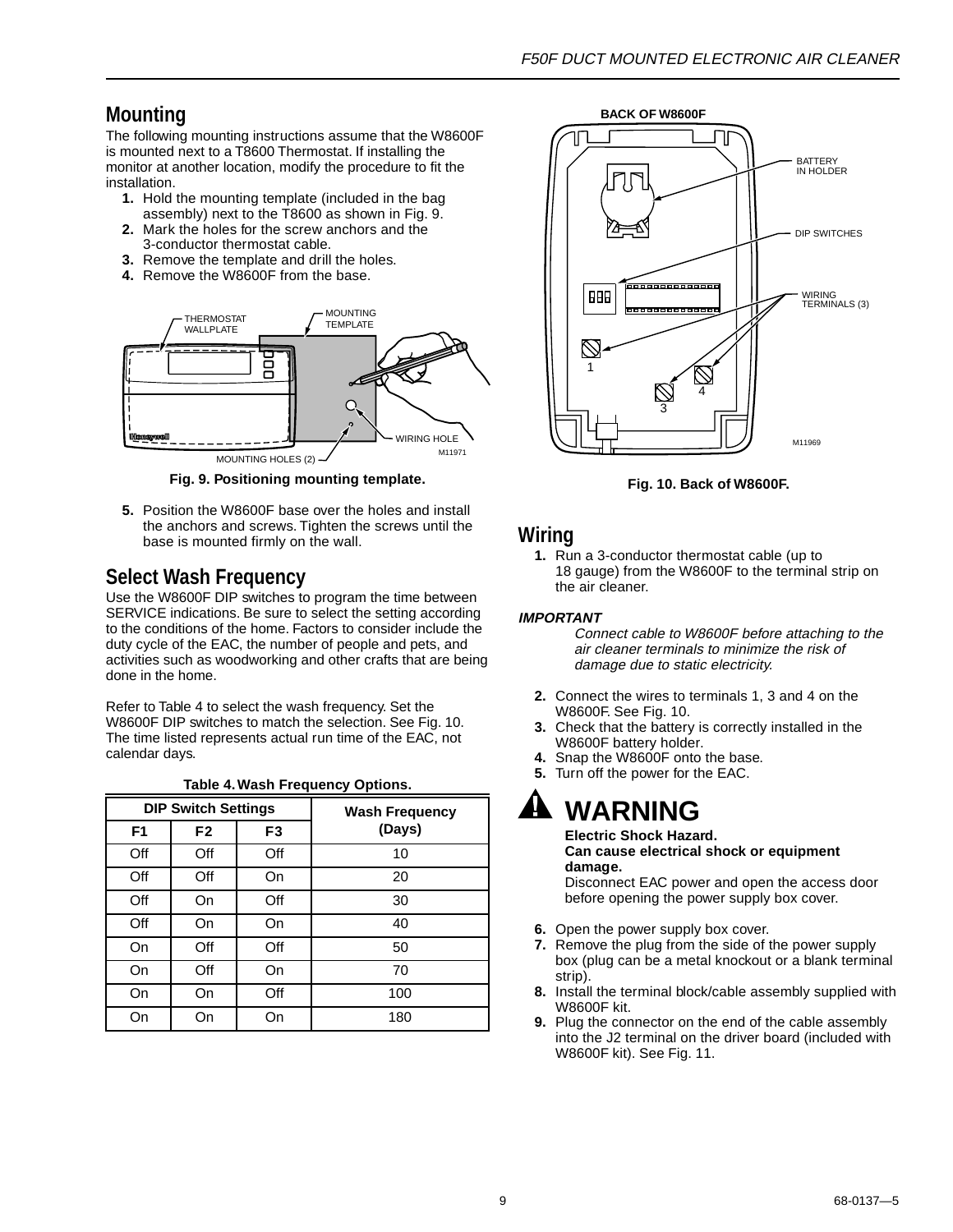

**Fig. 11. Installing the driver board on the EAC.**

- **10.** Plug the driver board assembly into the J1 power supply connector.
- **11.** Replace the power supply box cover.
- **12.** Connect the three wires from the W8600F to the EAC terminals 1, 3 and 4. See Fig 12.



**Fig. 12. Wiring W8600F to F50F power box terminal strip (two-cell model).**

- NOTE: Connect terminal 1 to 1, 3 to 3 and 4 to 4.
- **13.** Turn on the EAC power.
- **14.** Turn on the system fan.
- **15.** Push the W8600F reset button. All four indicators on the display will flash 5 times. The ON indicator will stay active as long as the EAC is on. See Fig. 13.



**Fig. 13. Complete T8600/W8600F installation.**

### **Seal Joints**

❑ Seal all joints in the return air system between the air cleaner and the furnace to prevent dust from entering the clean airstream. Use optional air cleaner cabinet gasket kit (part no. 32002109-001). Mastic or foil tape.

### **Disable Unused Prefilter Guide**

❑ Crimp the end of the downstream (closest to the furnace) prefilter guide to prevent incorrect prefilter installation following cleaning. See Fig. 14.



**Fig. 14. Crimping prefilter guide.**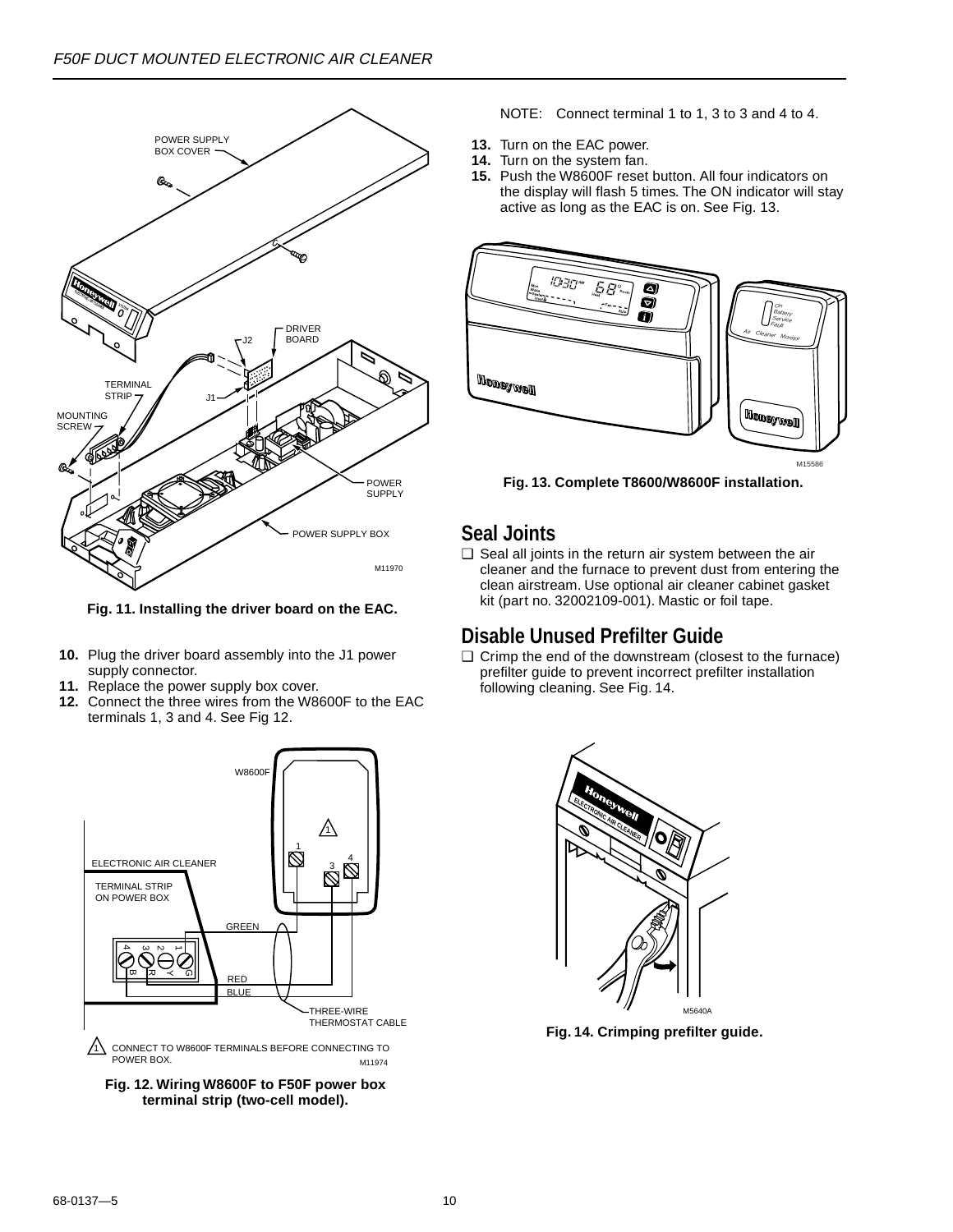# **Position Cell Key**

The electronic cell must always be installed so the ionizer section is on the upstream side. A factory-installed cell key on the bottom of the cabinet allows the cell to be inserted in only one direction. If the arrow molded into the plastic key points in the same direction as the airflow, the ionizer will always be on the upstream side.

If the position of the key must be reversed, proceed as follows:

- **1.** Remove the electronic cell.
- **2.** Remove the screw holding the cell key in place. See Fig. 15.



**Fig. 15. Position of cell key determines orientation of cell (arrow on key must point downstream).**

- **3.** Turn the key around and place it over the opposite holes. The tab on the bottom fits into the larger hole, and the screw fits into the smaller hole. Make sure the arrow on the key points in the direction of the air flow (downstream).
- **4.** Tighten the screw into the new hole.
- **5.** Insert the electronic cell. The ionizer section will now be on the air-entering (upstream) side of the cabinet.

# **Attach Cell Handle(s)**

The cell handles are attached to the packing insert inside the access door. They must be installed on the end of the cell closest to the access door. To install:

- **1.** Orient the cell as it will be when installed. The gray contact board must be up and the airflow arrow stamped into the cell must point downstream.
- **2.** Hold the handle sideways and insert the solid tab on the back of the handle into the slot in the cell. Turn the handle 90 degrees clockwise to align the divided tab with the square hole. See Fig. 16.



**Fig. 16. Install handle on end of cell closest to access door.**

- **3.** Insert the divided tab into the square hole.
- **4.** Fold up the wedge and insert it into the divided tab to lock the handle in place. If necessary, press with a blunt instrument like the end of a pliers.

### **Reassemble Air Cleaner**

- ❑ Insert the electronic cell with the gray contact board toward the power supply and the airflow arrow pointing downstream. If the cell does not slide easily into the cabinet, check the orientation of the cell key.
- ❑ Insert the prefilter on the upstream side of the cabinet in the guide provided.
- ❑ Replace the access door. Insert the tab on the bottom of the door into the slot in the cabinet, then swing it closed and press into place. The door must be firmly in place or the air cleaner will not operate.

# **Complete Wiring**

**WARNING Electric Shock Hazard.**

**Can cause personal injury.** Do not use an extension cord.

- Assure all wiring complies with local codes and ordinances.
- The line voltage power source must match the voltage and frequency printed on the label inside the access door.
- When the system fan comes on the Air Flow Switch (AFS) senses the negative pressure in the duct and turns the power supply on. If power to the air cleaner is controlled by another switch the AFS can be disabled by cutting the jumper on the back of the AFS circuit board. See Fig. 17.
- ❑ Plug the electronic air cleaner directly into the correct voltage and frequency outlet. See Fig. 17 for internal schematic. The air cleaner will operate properly with any fan when wired with conduit or plugged in.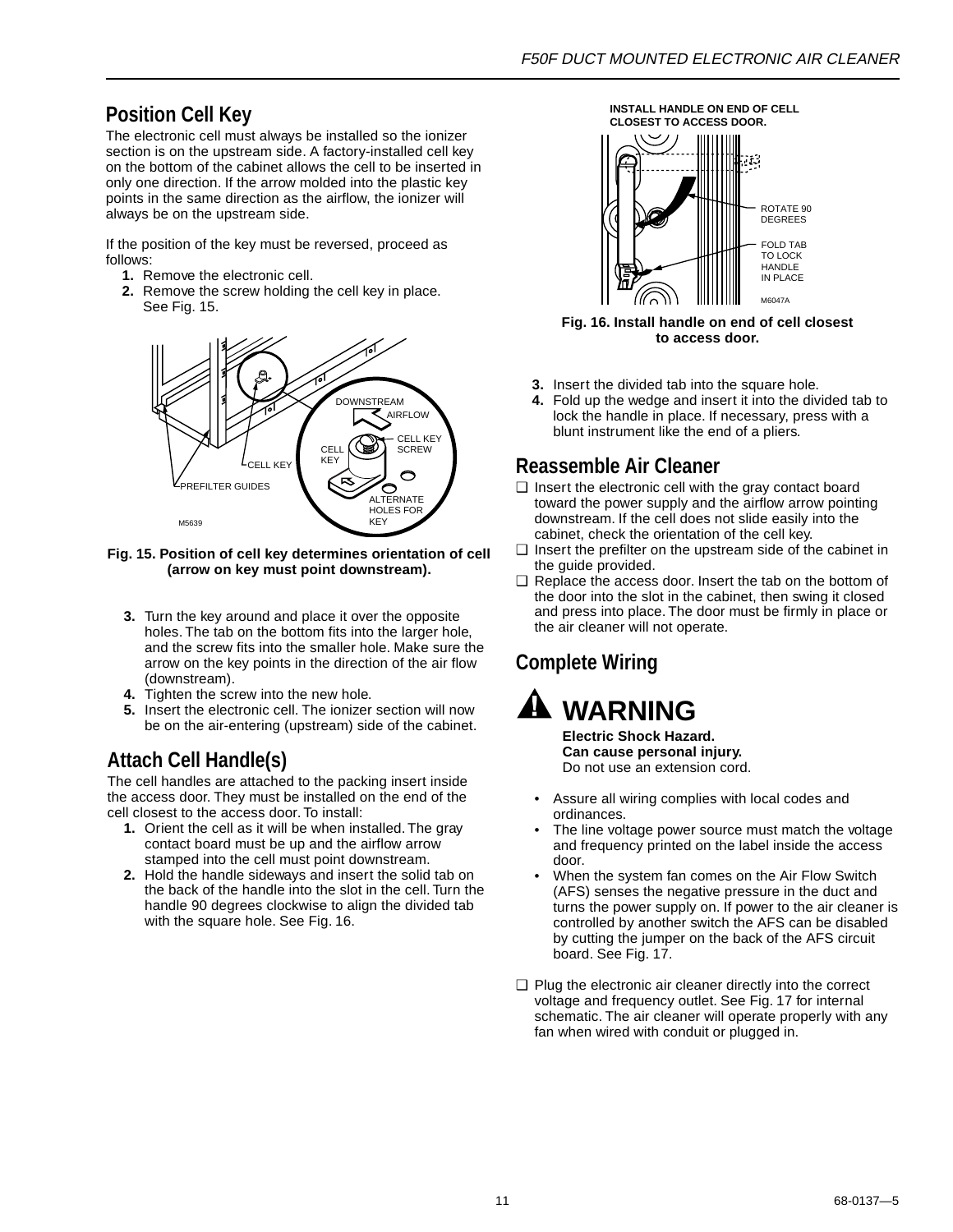

**Fig. 17. Internal schematic for electronic air cleaner with W8600F.**

- NOTE: To reduce the risk of electric shock, this product has a grounding type plug that has a third (grounding) pin. This plug will only fit into a grounding type power outlet. If the plug does not fit into the outlet, contact a qualified electrician to install the proper outlet. Do not change the plug in any way.
- ❑ Alternatively, the electronic air cleaner can be wired with conduit.
	- **1.** Open access door.
	- **2.** Remove and retain the (2) screws from the front of the power box and the (2) screws from the sides of the power box. See Fig. 18.
	- **3.** In the power box, remove and retain (2) wire nuts that connect the line cord leads to the power box wiring.
	- **4.** Remove the power cord green lead from the green grounding screw on the wiring compartment barrier.
	- **5.** Remove the power cord and the strain relief.
	- **6.** Install the plug (provided with the literature pack) in the hole left by the power cord.
	- 7. Attach conduit through a power box side knockout.
	- **8.** Wire the air cleaner directly to line voltage using wire nuts. See Fig. 19. Secure ground connection to the green ground screw on the wiring compartment barrier.
	- **9.** Replace power supply cover and access door.



**Fig. 18. Removing cover from power box.**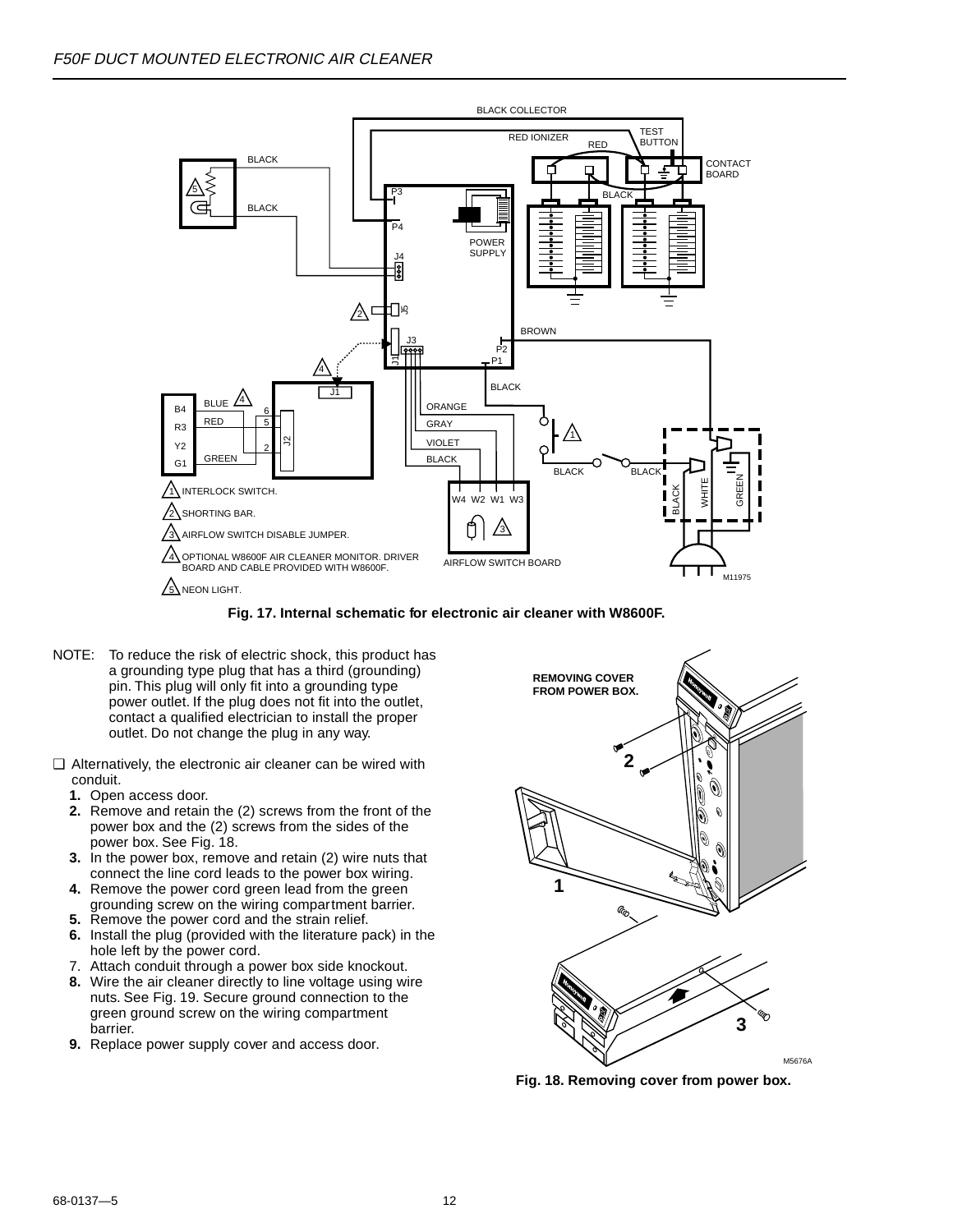<span id="page-12-0"></span>

1\ POWER SUPPLY. PROVIDE DISCONNECT MEANS AND<br>OVERLOAD PROTECTION AS REQUIRED.

2\ THE AIR CLEANER CAN BE COMPLETELY ISOLATED FROM THE ELECTRICAL CIRCUIT OF THE HVAC SYSTEM UNLESS REQUIRED BY LOCAL CODE TO USE SAME CIRCUIT. ANY CONVENIENT HOUSE CIRCUIT CAN POWER AIR CLEANER, REGARDLESS OF ELECTRICAL RATING OF HVAC SYSTEM. M5707

**Fig. 19. Conduit connection for electronic air cleaner.**

# **OPERATION**

Large particles (lint, hair) are caught by the prefilter. As the dirty air passes through the intense high voltage electric field surrounding the ionizer wires, all particles are given an electrical charge. The air then moves through the collector part of the cell where alternate parallel plates are charged positively and negatively, creating a uniform electrostatic field. The charged particles are attracted to and collect on the plates that have the opposite electrical charge. The air leaving the air cleaner has fewer particles. Each time the air circulates through the, more particles are removed.

# **CHECKOUT**

## **Inspect the Installation**

Make sure:

- Turning vanes and transitions, as needed, are properly installed.
- Sheet metal joints between air cleaner and furnace are sealed.
- All sheet metal connections are complete.
- Original furnace filter has been removed and the blower compartment cleaned.
- If atomizing humidifier is installed upstream from the air cleaner, a disposable furnace filter is installed between the humidifier and the air cleaner.
- Outside air, if used, is mixed with return air or heated, as necessary, before it can reach the air cleaner.
- Airflow arrows on the electronic cell point downstream.
- Prefilter is on the upstream side of the cell.
- Cell handle faces outward.
- Electronic cell and prefilter are clean and dry.
- W8600F (if included) wiring connections are properly made.

# **Check Air Cleaner Operation**

With all components in place, turn on the air cleaner switch and energize the system blower. Check the following points of operation:

**1.** The neon light next to the on-off switch is on. If a W8600F is part of the installation, also check the wall panel and make sure the ON indicator is lit. The W8600F FAULT indicator will come on if there is a problem with the high voltage power supply.

- **2.** Turn off the system blower. The neon light should go off after a few seconds. The neon light shows that the air cleaner is energized and the high voltage power supply is working properly.
- **3.** Turn on the system blower. With the air cleaner energized, push the test button. A snapping sound indicates that the collector voltage is present on the cell. The W8600F FAULT indicator will come on when the test button is held down.
- **4.** With a multispeed blower, repeat steps 1 through 3 for each fan speed.
- **5.** If operation is not as described, refer to the Troubleshooting section.

# **SERVICE**

 $\hat{\mathbb{A}}$  CAUTION

**Sharp Edges. Can cause personal injury.** Carefully handle the cell(s) or wear protective gloves to avoid cuts from the sharp metal edges.

# **Cleaning the Cell(s) and Prefilter(s)**

To assure optimum performance from the air cleaner, the cell(s) and prefilter(s) must be cleaned regularly—every one to six months. Washing frequency will vary depending on the number of family members, pets, activities (such as cooking or woodworking) and smoking habits. Use the wash reminder schedule provided with the air cleaner to help establish and maintain a regular cleaning schedule. Mount the wash reminder schedule in a convenient location.

If the air cleaner has a W8600F Air Cleaner Monitor the SERVICE indicator will activate to indicate that it is time to wash the prefilter(s) and cell(s). The time between activation of the SERVICE indicator is based on air cleaner run time that is selected by the installer at installation. See W8600F installation instructions, page 9, for instructions on selecting air cleaner run time. Pressing the Reset button on the bottom right corner of the housing resets the W8600F SERVICE indicator. See Fig. 13.

NOTE: To let the heating or air conditioning system operate normally while the cell(s) are being washed, simply turn off the air cleaner switch.

Vacuum the prefilter or brush, or soak it in a tub. Do not wash the prefilter in the dishwasher or car wash.

## **Automatic Dishwasher**



### **Can cause personal injury.**

Allow the cell(s) to cool completely in the dishwasher at the end of the wash cycle or wear protective gloves to avoid burns. Hot water can accumulate in the tubes supporting the collector plates. Tip the cell(s) so these tubes will drain.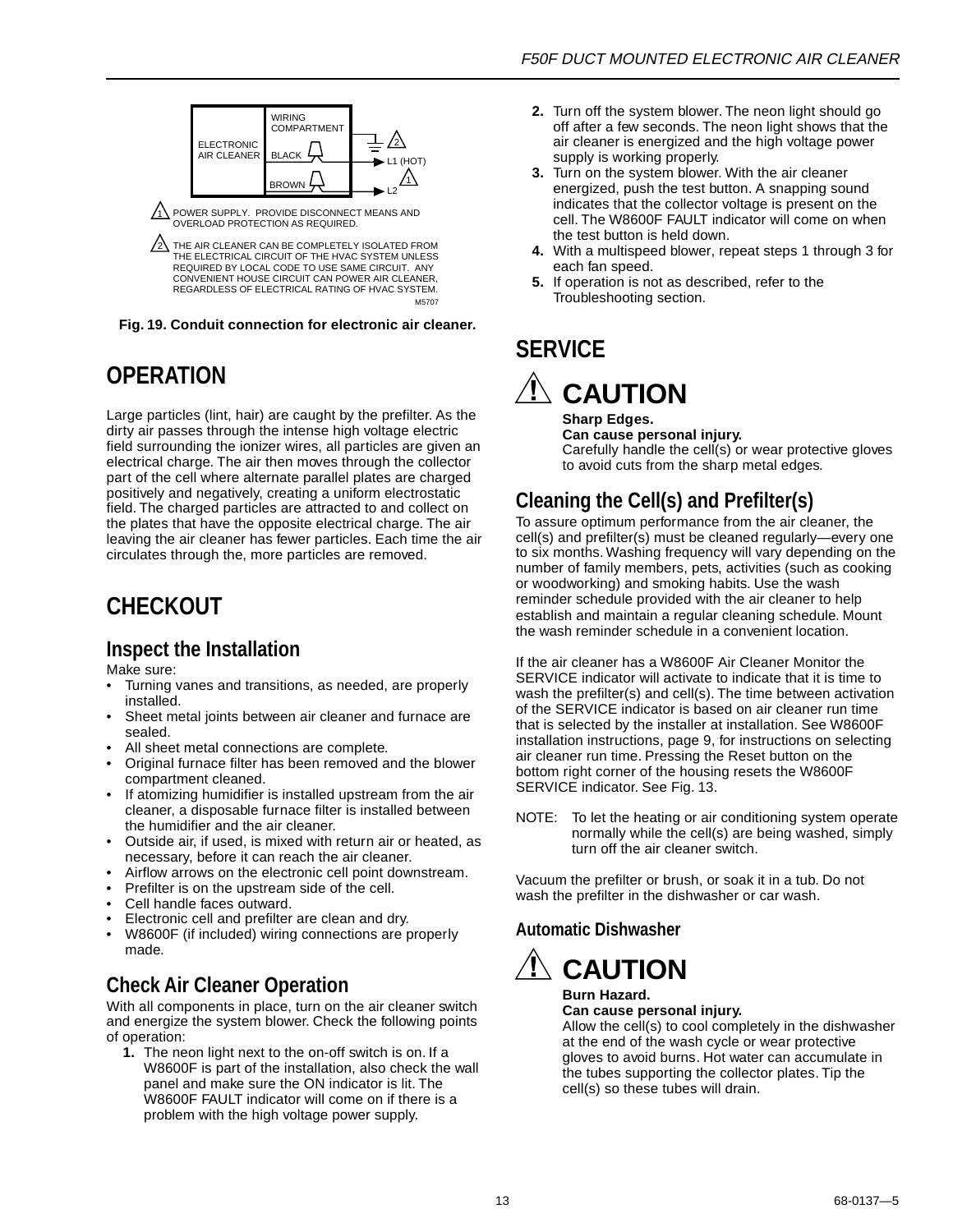#### **IMPORTANT**

- Check the dishwasher owner's manual. Some manufacturers do not recommend washing electronic cell(s) in their dishwashers.
- If the dishwasher has upper and lower arms, position the cell(s) carefully to allow good water circulation.
- Be careful to avoid damaging the cell(s) when placing them in the dishwasher. Broken ionizer wires or bent collector plates are not included in the warranty.
- Very dirty cell(s), especially from tobacco or cooking smoke, can discolor the plastic parts and the lining of some dishwashers. This discoloration is not harmful. To minimize it, wash the cell(s) more frequently or try a different brand of detergent.
- • **Do not allow the dishwasher to run through the dry cycle.** This will bake on any contaminants not removed during the wash cycle and reduce air cleaner efficiency.
- 1. Put the cell(s) on the lower rack of the dishwasher with the airflow arrow pointing up. It may be necessary to remove the upper rack. Do not block water flow to the upper arm.
	- HINT: Lay a few large water glasses between the spikes on the lower rack and rest the cell(s) on them so the spikes do not damage the aluminum collector blades.
- **2.** Using regular dishwashing detergent, allow the dishwasher to run through the complete wash and rinse cycle. **Do not use the dry cycle.** To avoid burns, let the cell(s) cool completely before removing, or wear protective gloves when removing the cell(s). Remember that water may be trapped inside the cell(s). Tip the cell(s) so the tubes can drain.
- **3.** Wipe the ionizer wires and contact board on the end of the cell using thumb and forefinger with a small, damp cloth.
- **4.** Inspect the dishwasher. Rerun the wash and/or rinse cycle with the dishwasher empty if there is dirt or residue from washing the cell(s). If dirt or residue seems excessive, wash the cell(s) more often or try a different detergent.

#### **Washing the Cell(s) in a Container**



**Hazardous Chemical. Can cause personal injury.**

- Do not splash the detergent solution in eyes. Wear rubber gloves to avoid prolonged detergent contact with skin.
- Keep detergent and solution out of reach of children.
- NOTE: Always wash the cell(s) first, then the prefilter(s), to keep heavy prefilter lint from getting caught in the cell(s).
- **1.** Use a large enough container, such as a laundry tub or trash container, to hold one or both cell(s).
- NOTE: Sharp corners on the cell(s) can scratch the surface of a bathtub.
- **2.** Dissolve about 3/4 cup of automatic dishwasher detergent per cell in enough hot water to cover the cell(s). If the detergent does not dissolve readily, or forms a scum on the water, try another brand, or use softened water.
- **3.** After the detergent has completely dissolved, place the cell(s) in the container and let soak for 15 to 20 minutes. Agitate up and down a few times, and remove. See Fig. 20.



**Fig. 20. Washing cell(s) in container.**

- **4.** Next, wash the prefilter(s) the same way. Empty and rinse the wash container.
- **5.** Rinse the cell(s) and prefilter(s) with a hard spray of very hot water; rinse the tub clean, then fill the tub with clean hot water and soak for 5 to 15 minutes. Rinse until the water draining from the cell(s) and prefilter(s) no longer feels slippery.
- **6.** Soak cell(s) and prefilter(s) in a final clear water rinse for ten minutes.
- **7.** Wipe the ionizer wires and contact board on the end of the cell using your thumb and forefinger with a small, damp cloth.

#### **Washing the Cell(s) at Car Wash**

Use the hand sprayer at a coin-operated do-it-yourself car wash to clean the cell(s). Hold the nozzle at least two feet away from the unit to avoid damage (such as broken ionizer wires or bent collector plates) from the high pressure stream of water. See Fig. 21. Follow the same sequence of wash and rinse as recommended for cars. However, do not wax the cell(s). Be sure to rinse until the water draining from the cell(s) no longer feels slippery.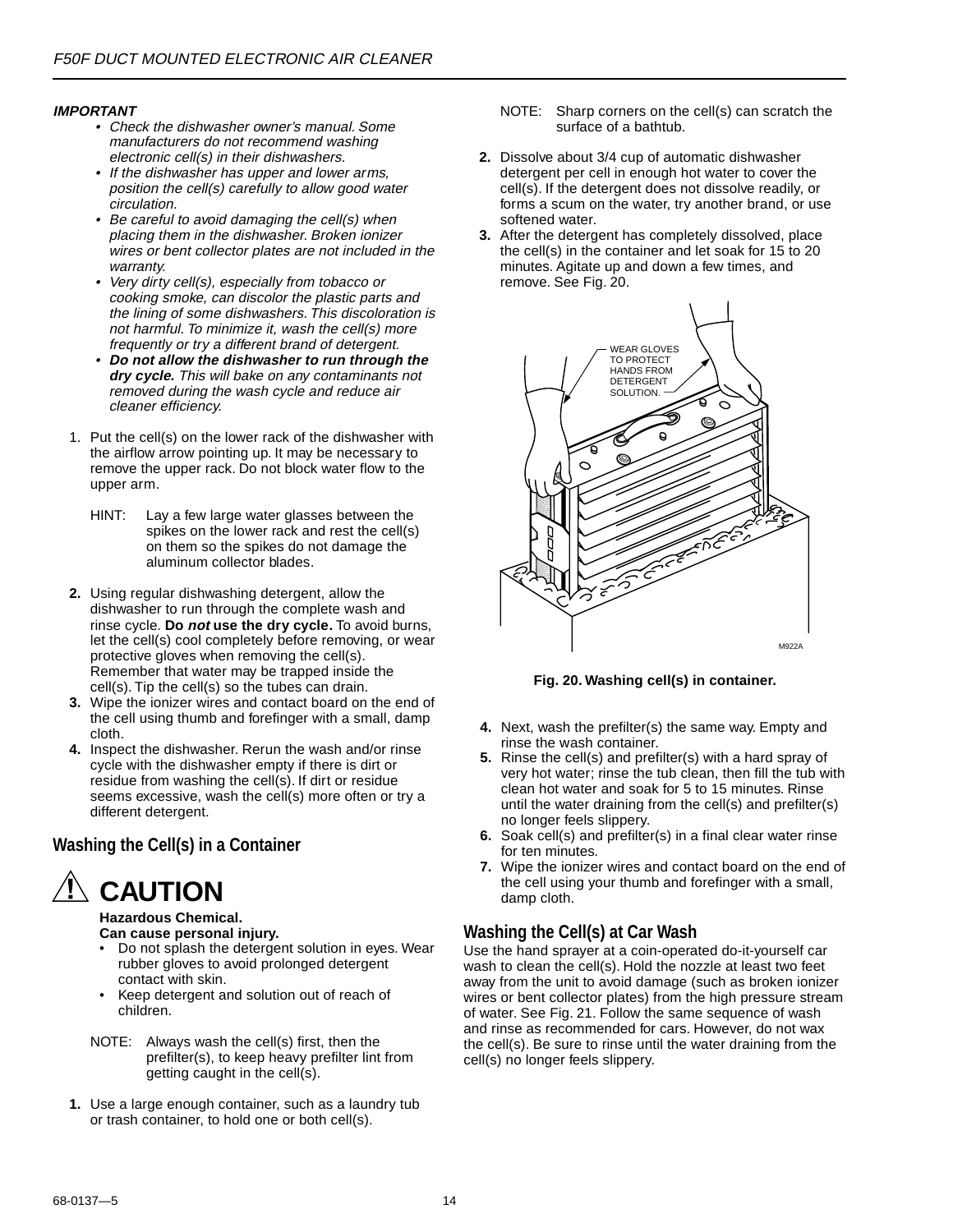

**Fig. 21. Washing cell(s) at car wash.**

#### **Reinstall the Cell(s) and Prefilter(s)**

- **1.** Inspect the cell(s) for broken ionizer wires and bent collector plates. Repair as necessary or take to a Honeywell Authorized Air Cleaner Repair Station.
- **2.** Slide the prefilter(s) into the upstream prefilter guides.
- **3.** Slide in the air cleaner cell(s) so the airflow arrow points downstream and the handle(s) faces outward.
- **4.** Firmly close the access door.
- **5.** Turn on the air cleaner. If the cell(s) and prefilter(s) are wet, the neon light may not come on and you may hear arcing. If the arcing is annoying, simply turn off the air cleaner for two to three hours or until the cell(s) is dry.

If the air cleaner has an Air Cleaner Monitor, the FAULT indicator may activate when the cell(s) and prefilter(s) are wet. Again, if the FAULT indicator is annoying, simply turn off the air cleaner for two to three hours or until the cell(s) and prefilter(s) are dry.

# **Replacing Ionizer Wires**

Broken or bent ionizer wires can cause an electrical short to ground, often resulting in visible arcing or sparking. Do not use cell(s) until broken wires are removed. Cells can be used temporarily with one wire missing, but replace the wire as soon as possible.

Replacement wires are supplied cut to length with eyelets on both ends for easy installation. See Parts and Accessories not illustrated on Page 18 for Part No. To install:

- **1.** Hook the eyelet on one end of the wire over the spring connector on one end of the cell. See Fig. 22. Be careful to avoid damaging the spring connector or other parts of the cell.
- **2.** Hold the opposite eyelet with a needle nose pliers and stretch the wire the length of the cell. Depress the opposite spring connector and hook the eyelet over it.

**3.** Check the cell for short circuits using an ohmmeter. Check the resistance between the frame of the cell and both the ionizer and the collector contacts. In each HIGH VELOCITY<br>DETERGENT SPRAY **Case, the resistance should be infinite. See Fig. 23.** HIGH VELOCITY

**REPLACING AN IONIZER WIRE.**



**Fig. 22. Replacing an ionizer wire.**

# **Modification to Reduce Ozone Odor**



**Electric Shock Hazard. Can cause personal injury.** Always disconnect power and open the access door before opening the power supply cover.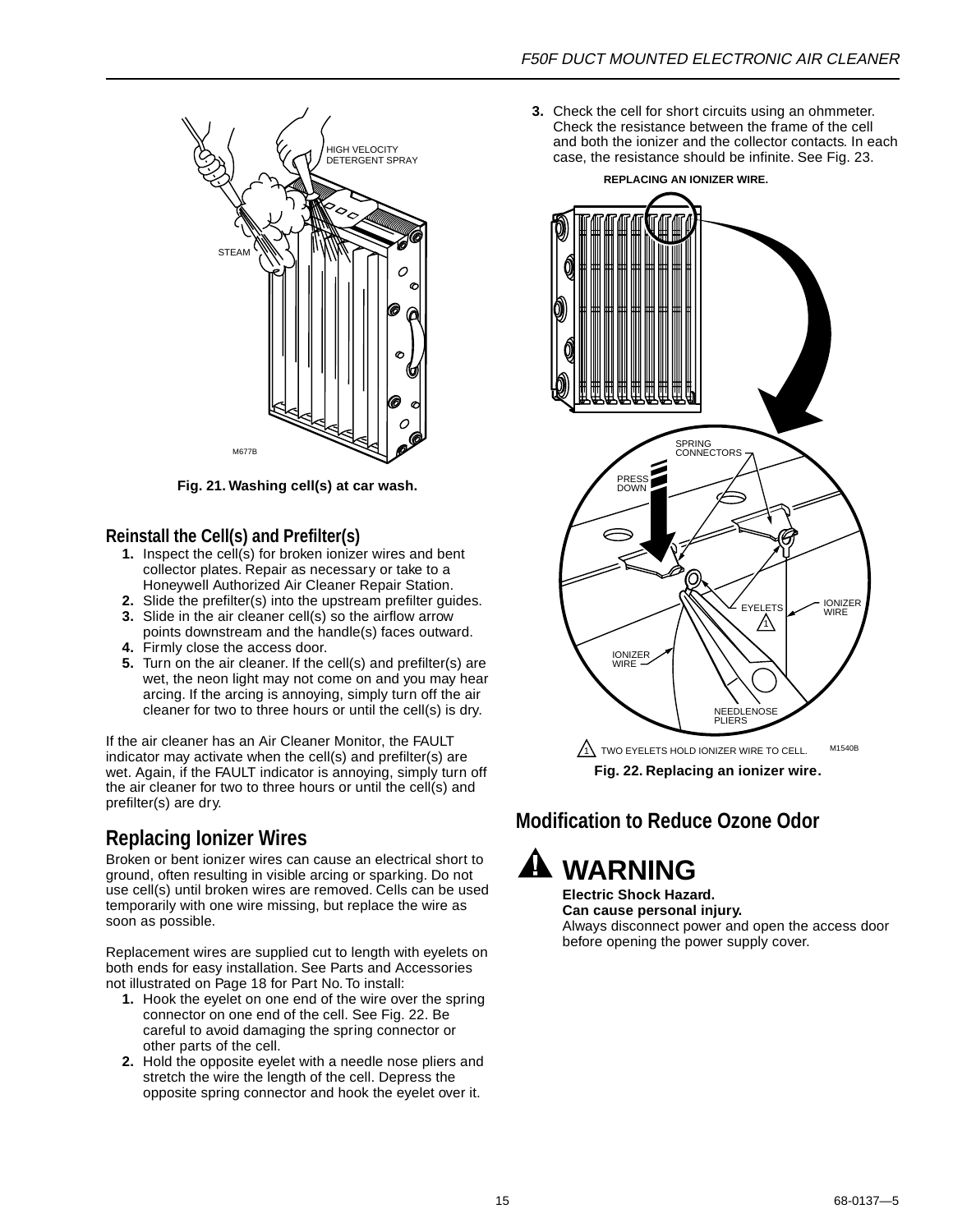

**Fig. 23. Use ohmmeter to check electronic cells for short circuits.**

The electronic air cleaner generates a small amount of ozone in normal operation. During the first week or two of operation, the amount may be higher because of sharp edges on some of the new high voltage metal parts. Normal use quickly dulls these edges.

The average person can detect the odor of ozone in concentrations as low as 0.003 to 0.010 parts per million (ppm). The electronic air cleaner contributes 0.005 to 0.010 ppm of ozone to the indoor air. The U.S. Food and Drug Administration and Health and Welfare Canada recommend that indoor ozone concentration should not exceed 0.050 ppm. As a comparison, the outdoor ozone level in major cities is sometimes as high 0.100 ppm.

However, if desired, the ozone generated by the air cleaner can be reduced in one of two ways:

**1.** Install an activated carbon filter downstream from the air cleaner. Make sure particles from the air filter cannot fall into the air cleaner.

# **WARNING**

**Electric Shock Hazard. Can cause personal injury.** Only a trained service technician should perform the following procedure.

- **2.** This will reduce ozone production about 20 to 25 percent and reduce efficiency about seven to ten percent, depending on actual airflow delivered by the furnace blower.
	- a. Unplug or disconnect power supply to the air cleaner.
	- b. Open the access door.
	- c. Remove the power box cover. See Fig. 24.
	- d. Locate J5 shorting bar on the power supply. See Fig. 25. Remove the shorting bar and reinstall on only one pin.
	- NOTE: The ozone will be reduced, but the shorting bar is available for reinstallation if needed.
	- e. Replace the power supply cover and access the door. Turn on the power.
	- f. Repeat the checkout procedure before leaving the job.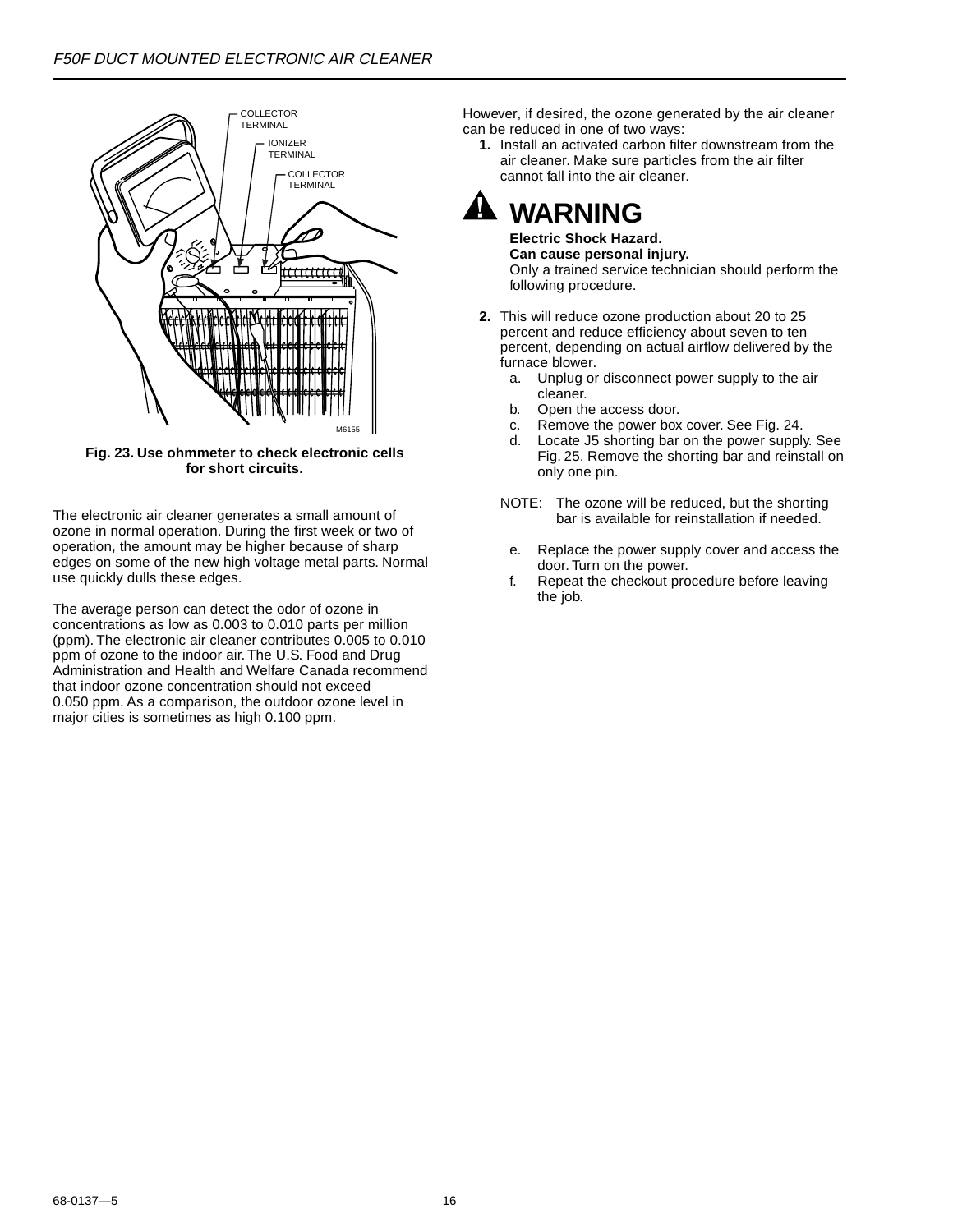

<span id="page-16-0"></span>**REMOVE POWER BOX FROM AIR CLEANER AND REMOVE THE COVER.**

**Fig. 24. Remove power box from air cleaner and remove cover.**



**Fig. 25. Move J5 shorting bar to reduce ozone production about 20 to 25 percent.**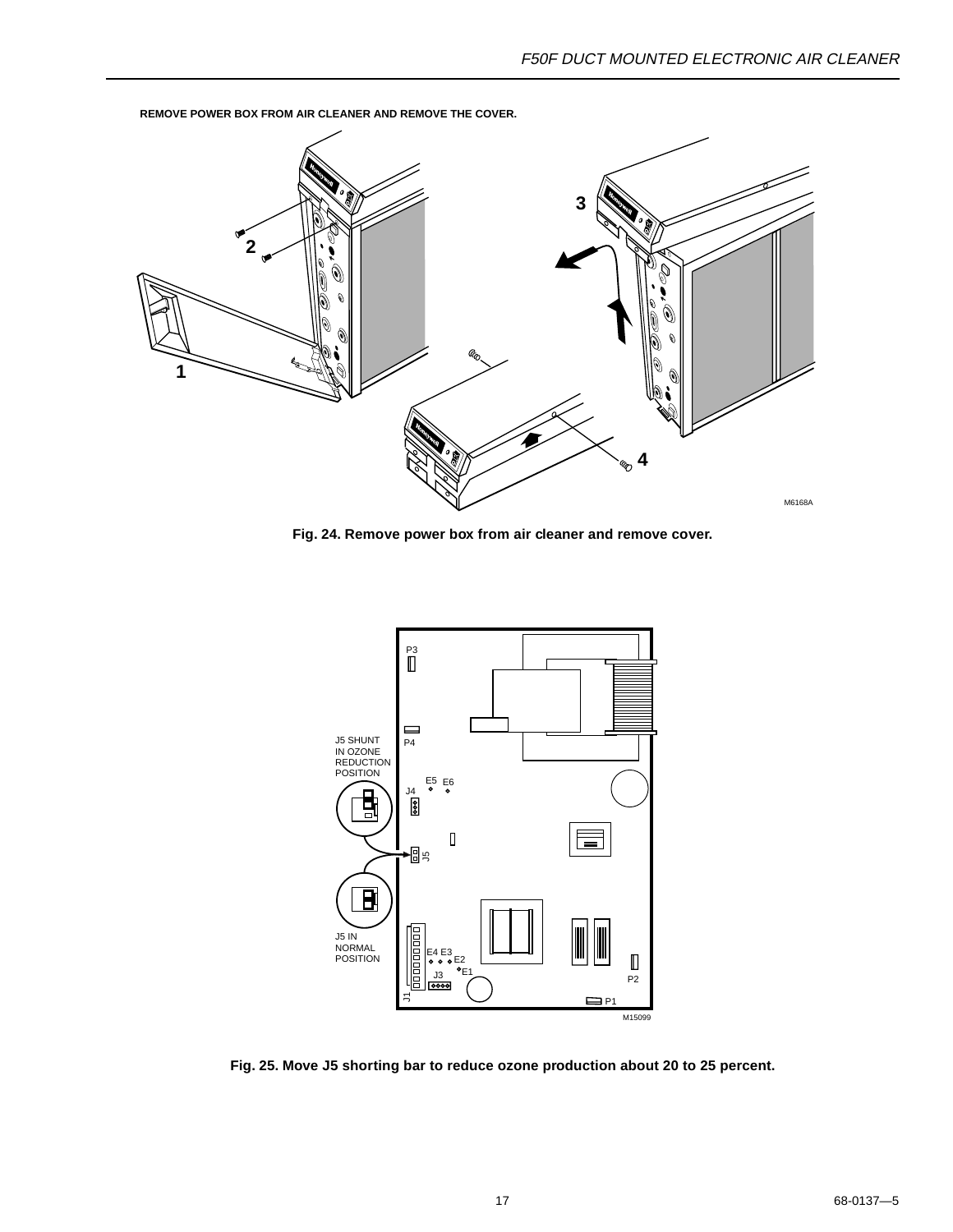# **REPLACEMENT PARTS/EXPLODED VIEW**

|                |                                                                                                                | <b>Nominal Return Air Opening</b>            |                                              |                                                  |                                              |                                              |  |  |  |
|----------------|----------------------------------------------------------------------------------------------------------------|----------------------------------------------|----------------------------------------------|--------------------------------------------------|----------------------------------------------|----------------------------------------------|--|--|--|
| No.            | <b>Description</b>                                                                                             | 16 x 20 in.<br>$(406 \times 508 \text{ mm})$ | 16 x 25 in.<br>$(406 \times 635 \text{ mm})$ | 20 x 12-1/2 in.<br>$(508 \times 318 \text{ mm})$ | 20 x 20 in.<br>$(508 \times 508 \text{ mm})$ | 20 x 25 in.<br>$(508 \times 635 \text{ mm})$ |  |  |  |
| $\mathbf{1}$   | Access Door<br>includes No. 2                                                                                  | 203306AB (1)                                 | 203306AB (1)                                 | 203305AB (1)                                     | 203305AB (1)                                 | 203305AB (1)                                 |  |  |  |
| $\overline{2}$ | <b>Test Button Assembly</b>                                                                                    | 137980A (1)                                  | 137980A (1)                                  | 137980A (1)                                      | 137980 (1)                                   | 137980A (1)                                  |  |  |  |
| 3              | <b>Electronic Cell</b>                                                                                         | FC37A1114 (2)                                | FC37A1130 (2)                                | FC37A106 (1)                                     | FC37A1049<br>(2)                             | FC37A1064<br>(2)                             |  |  |  |
| 4              | Cell Handle                                                                                                    | 137266 (2)                                   | 137266 (2)                                   | 137266 (1)                                       | 137266 (1)                                   | 137266 (2)                                   |  |  |  |
| 5              | Prefilter                                                                                                      | 209989 (2)                                   | 203371 (2)                                   | 203372 (1)                                       | 203373(2)                                    | 203372 (2)                                   |  |  |  |
| 6              | Cell Key                                                                                                       | 136518 (1)                                   | 136518 (1)                                   | 136518(1)                                        | 136518 (1)                                   | 136518 (1)                                   |  |  |  |
| $\overline{7}$ | Power Box Assembly<br>Includes No. 8-20,<br>120V, 60 Hz                                                        | 208418E (1)                                  | 208417B (1)                                  | 208419A (1)                                      | 208418A (1)                                  | 208417A (1)                                  |  |  |  |
|                | 240V, 60 Hz                                                                                                    | N/A                                          | N/A                                          | 208419B (1)                                      | N/A                                          | N/A                                          |  |  |  |
| 8              | Switch                                                                                                         | 203321 (1)                                   | 203321 (1)                                   | 203321 (1)                                       | 203321 (1)                                   | 203321 (1)                                   |  |  |  |
| 9              | Power Box Cover<br>and Label                                                                                   | 203319A (1)                                  | 203318A (1)                                  | 203320A (1)                                      | 203319A (1)                                  | 203318A (1)                                  |  |  |  |
| 10             | Power Supply,<br>120V, 60 Hz                                                                                   | 208414G (1)                                  | 208414B (1)                                  | 208414C (1)                                      | 208414B (1)                                  | 208414A (1)                                  |  |  |  |
|                | 240V, 60 Hz                                                                                                    | N/A                                          | N/A                                          | 208415C (1)                                      | N/A                                          | N/A                                          |  |  |  |
| 11             | Interlock Bracket and<br>Switch                                                                                | 4074ETG (1)                                  | 4074ETG (1)                                  | 4074ETG (1)                                      | 4074ETG (1)                                  | 4074ETG (1)                                  |  |  |  |
| 12             | W8600 Terminal Strip                                                                                           |                                              |                                              | Supplied with W8600F                             |                                              |                                              |  |  |  |
| 13             | <b>Terminal Board</b><br><b>Assembly Front</b>                                                                 | 203329B (1)                                  | 203329B (1)                                  | 203329D (1)                                      | 203329C (1)                                  | 203329B (1)                                  |  |  |  |
| 14             | <b>Terminal Board</b><br>Assembly Rear                                                                         | 203329A (1)                                  | 203329A (1)                                  | N/A                                              | 203329A (1)                                  | 203329A (1)                                  |  |  |  |
| 15             | <b>Barrier Plate</b>                                                                                           | 203331 (1)                                   | 203331 (1)                                   | 203331 (1)                                       | 203331 (1)                                   | 203331 (1)                                   |  |  |  |
| 16             | <b>Strain Relief</b>                                                                                           | 203852 (1)                                   | 203852 (1)                                   | 203852 (1)                                       | 203852 (1)                                   | 203852 (1)                                   |  |  |  |
| 17             | Line Cord                                                                                                      | 4074ETD (1)                                  | 4074ETD (1)                                  | 4074ETD (1)                                      | 4074ETD (1)                                  | 4074ETD (1)                                  |  |  |  |
| 18             | Hole Plug                                                                                                      | 203847 (1)                                   | 203847 (1)                                   | 203847 (1)                                       | 203847 (1)                                   | 203847 (1)                                   |  |  |  |
| 19             | Neon Assembly                                                                                                  | 4074EYS (1)                                  | 4074EYS (1)                                  | 4074EYT (1)                                      | 4074EYS(1)                                   | 4074EYS (1)                                  |  |  |  |
| 20             | <b>Airflow Switch</b>                                                                                          | 4074ETH (1)                                  | 4074ETH (1)                                  | 4074ETJ (1)                                      | 4074ETH (1)                                  | 4074ETH (1)                                  |  |  |  |
| 21             | FC37A Bag Assembly<br>for cell repair. Contains<br>2 Connector Clips,<br>1 Terminal Board and<br>Instructions. | 4074EHG                                      | 4074EHG                                      | 4074EHG                                          | 4074EHG                                      | 4074EHG                                      |  |  |  |

 $(#)$  = Quantity required per unit  $N/A$  = Not available as merchandized part.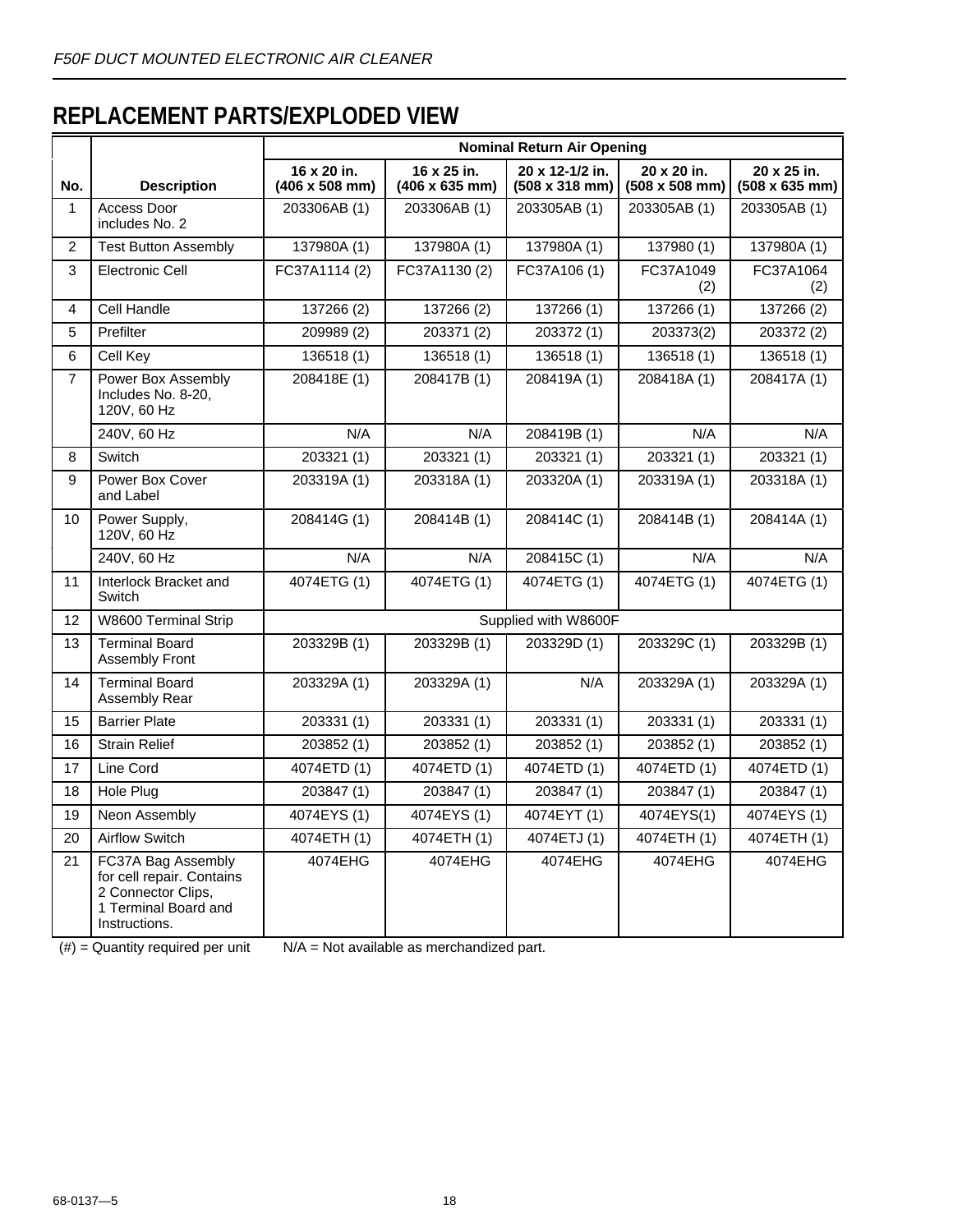

**Fig. 26. Components of the Electronic Air Cleaner (2-cell model shown).**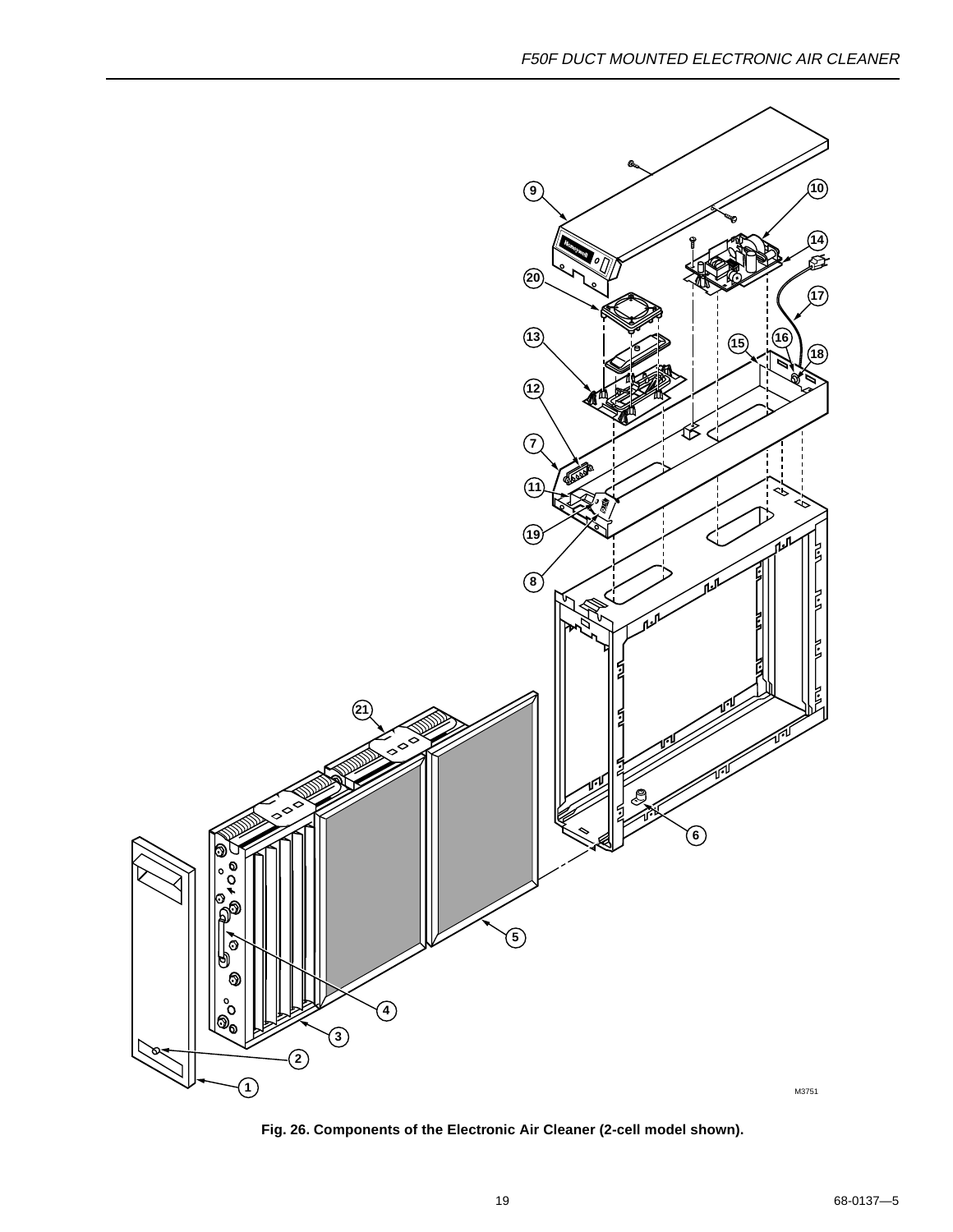|                                                | <b>Nominal Return Air Opening</b>            |                                              |                                                  |                                              |                               |  |  |  |  |
|------------------------------------------------|----------------------------------------------|----------------------------------------------|--------------------------------------------------|----------------------------------------------|-------------------------------|--|--|--|--|
| <b>Description</b>                             | 16 x 20 in.<br>$(406 \times 508 \text{ mm})$ | 16 x 25 in.<br>$(406 \times 635 \text{ mm})$ | 20 x 12-1/2 in.<br>$(508 \times 318 \text{ mm})$ | 20 x 20 in.<br>$(508 \times 508 \text{ mm})$ | 20 x 25 in.<br>(508 x 635 mm) |  |  |  |  |
| Air Cleaner Cabinet Gasket Kit                 | 32002109-001                                 | 32002109-001                                 | 32002109-001                                     | 32002109-001                                 | 32002109-001                  |  |  |  |  |
| Ionizer Wires (multiples of 5)                 | 136434BA                                     | 136434BA                                     | 136434AA                                         | 136434AA                                     | 136434AA                      |  |  |  |  |
| <b>Mounting Screws</b>                         | 136375 (6)                                   | 136375 (6)                                   | 136375 (6)                                       | 136375 (6)                                   | 136375 (6)                    |  |  |  |  |
| Air Cleaner Monitor<br>(beige color)           | W8600F1006                                   | W8600F1008                                   | W8600F1008                                       | W8600F1008                                   | W8600F1008                    |  |  |  |  |
| Premier White® Air Cleaner<br>Monitor          | W8600F1014                                   | W8600F1014                                   | W8600F1014                                       | W8600F1014                                   | W8600F1014                    |  |  |  |  |
| 2-Stage EAC Cell with<br><b>Collector Clip</b> | N/A                                          | FC37A1247 (2)                                | FC37A1239 (2)                                    | N/A                                          | FC37A1239 (2)                 |  |  |  |  |
| 240V Conversion Kit                            | 203365A                                      | 203365A                                      | N/A                                              | 203365A                                      | 203365A                       |  |  |  |  |

### <span id="page-19-0"></span>**Parts and Accessories Not Illustrated**

 $(\#)$  = Quantity required per unit  $N/A$  = Not available as merchandized part.

# **ELECTRICAL TROUBLESHOOTING**

# **WARNING**

#### **Electric Shock Hazard.**

**Can cause personal injury or equipment damage.** The following procedures expose hazardous live parts. Disconnect from power between checks and proceed carefully. These instructions are for use by qualified personnel only.

# **Tools and Equipment**

Troubleshooting the electronic air cleaner requires:

- Needle nose pliers for stringing ionizer wires and
- inserting edge connectors. Test meter.

# **Neon Light (On Power Box)**

The neon light is powered through the power supply and is on when the power supply output voltage is normal.

## **Test Button**

When pushed, the test button shorts from collector voltage to ground. The resulting arcing sound indicates that high voltage is being supplied to the collector. The solid state power supply controls current flow to the collector. On air cleaners with a W8600F, the FAULT indicator will activate when the test button is held down.

# **FAULT Indicator (Air Cleaners with W8600F)**

The FAULT indicator is on the W8600F. It activates to indicate the following conditions: excessive dirt loading, partial shorting of the collector, continuous ionizer or collector arcing, power supply failure, excessive ionizer current, or any condition causing a major reduction in high voltage.

### **Power Box**



**Electric Shock Hazard. Can cause personal injury.** Always turn off power and remove access door before removing power supply or its cover.

The solid state power supply within the power supply box can be replaced. When troubleshooting indicates a power supply problem, replace the entire power box or replace the power supply within the box. See Installation Instructions, form 69-1136. See Fig. 24 for power box removal.

## **Troubleshooting Procedure**

The electronic air cleaner Troubleshooting charts show how to quickly isolate a problem in the air cleaner. Although a meter is needed for some steps, the primary diagnostic tools are the neon light and the test button. See Fig. 27.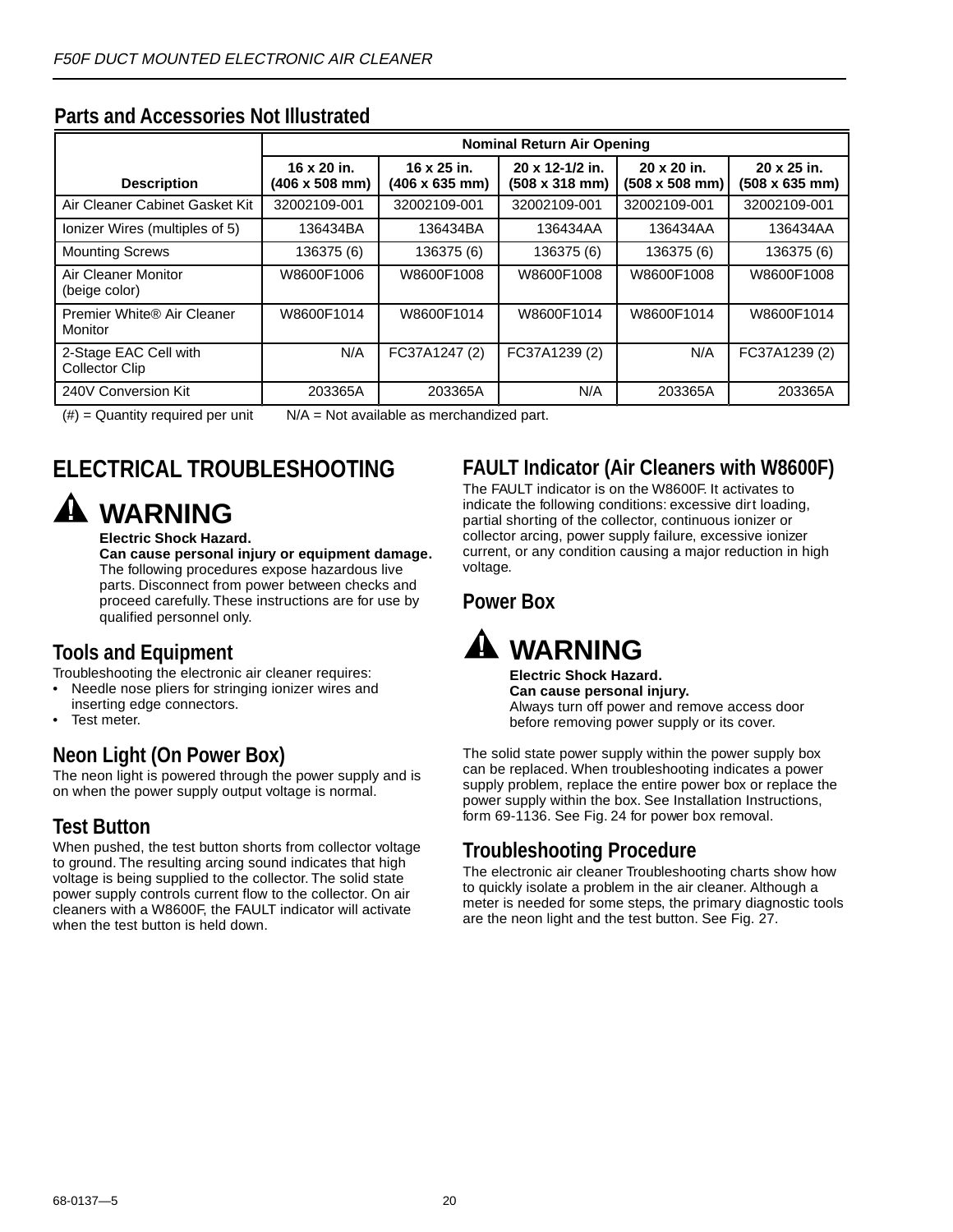#### **TROUBLE SHOOTING AIR CLEANERS WITH PERFORMANCE INDICATOR.**



**Fig. 27. Troubleshooting air cleaners.**